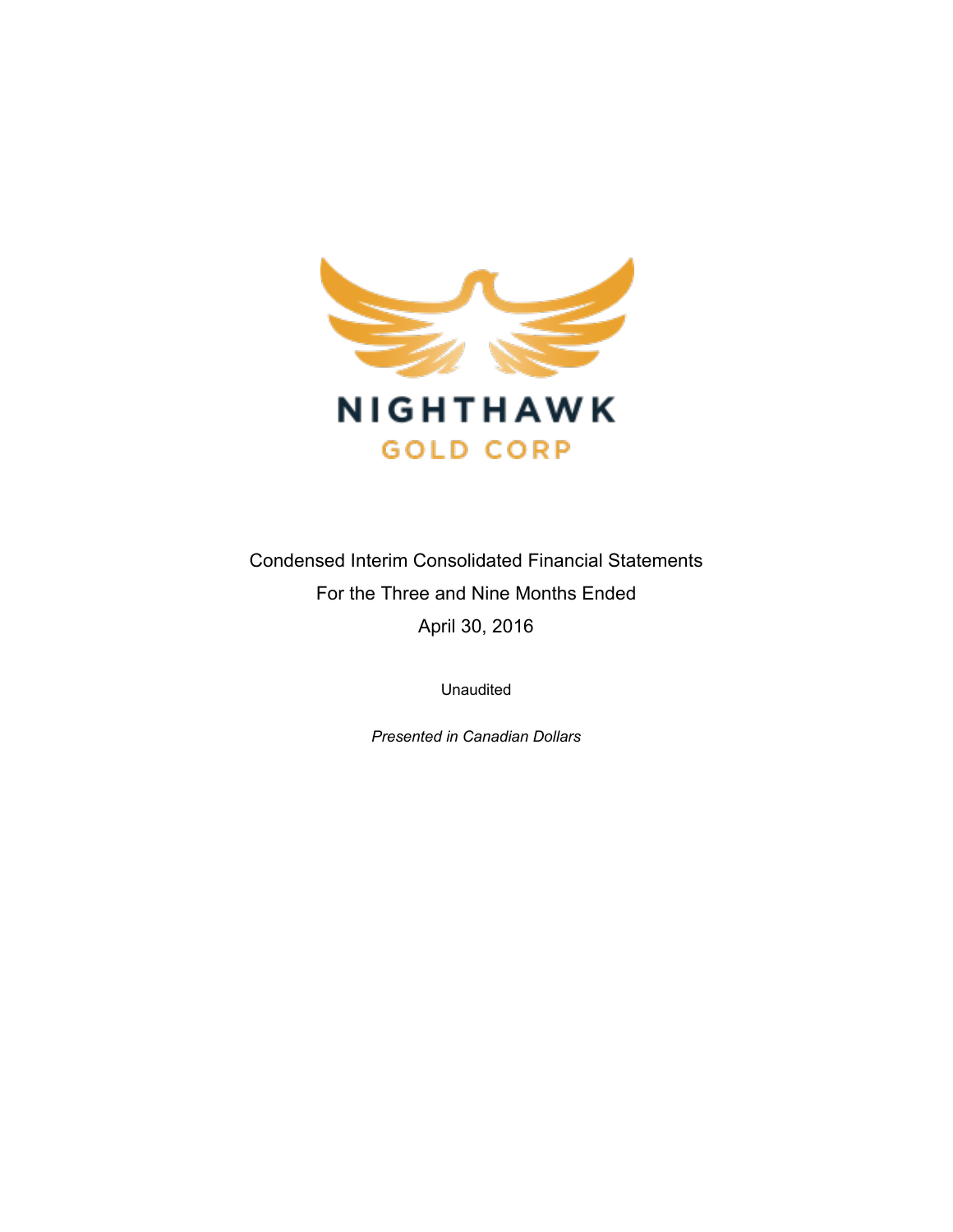

June 28, 2016

#### **MANAGEMENT'S RESPONSIBILITY FOR THE CONSOLIDATED FINANCIAL STATEMENTS**

The accompanying condensed interim consolidated financial statements of Nighthawk Gold Corp. ("**Nighthawk**") are the responsibility of the Board of Directors and executive management. The unaudited condensed interim consolidated financial statements have been prepared by management, on behalf of the Board of Directors, in accordance with International Financial Reporting Standards ("**IFRS**") as issued by the International Accounting Standards Board. These unaudited condensed interim consolidated financial statements do not include all of the disclosures required for annual consolidated financial statements and therefore should be read in conjunction with Nighthawk's audited annual consolidated financial statements and notes thereto for the year ended July 31, 2015. These unaudited condensed interim consolidated financial statements follow the same significant accounting policies and methods of application as those included in Nighthawk's most recent audited annual consolidated financial statements, except as described in note 3. Management acknowledges responsibility for the preparation and presentation of the consolidated financial statements, including responsibility for significant accounting judgments and estimates and the choice of accounting principles and methods that are appropriate to Nighthawk's circumstances. In the opinion of management, the unaudited condensed interim consolidated financial statements have been prepared within acceptable limits of materiality and are in accordance with International Accounting Standard 34, Interim Financial Reporting using accounting policies consistent with IFRS appropriate in the circumstances.

Management has established processes, which are in place to provide it sufficient knowledge to support management representations that it has exercised reasonable diligence that (i) the unaudited condensed interim consolidated financial statements do not contain any untrue statement of material fact or omit to state a material fact required to be stated or that is necessary to make a statement not misleading in light of the circumstances under which it is made, as of the date of, and for the periods presented by, the unaudited condensed interim consolidated financial statements and (ii) the unaudited condensed interim consolidated financial statements fairly present in all material respects the financial condition, results of operations and cash flows of Nighthawk, as of the date of and for the period presented by the unaudited condensed interim consolidated financial statements.

The Board of Directors is responsible for reviewing and approving the consolidated financial statements and for ensuring that management fulfills its financial reporting responsibilities. An Audit Committee assists the Board of Directors in fulfilling this responsibility. The Audit Committee meets with management to review the internal controls over the financial reporting process, the consolidated financial statements and the auditors' report. The Audit Committee also reviews Nighthawk's Management's Discussion and Analysis to ensure that the financial information reported therein is consistent with the information presented in the consolidated financial statements. The Audit Committee reports its findings to the Board of Directors for its consideration in approving the consolidated financial statements for issuance to the shareholders.

Management recognizes its responsibility for conducting Nighthawk's affairs in compliance with established financial standards, and applicable laws and regulations, and for maintaining proper standards of conduct for its activities.

(Signed) *"Dr. Michael Byron"* (Signed) *"Michael Leskovec"* Dr. Michael Byron

President & Chief Executive Officer

Michael Leskovec Chief Financial Officer

# **AUDITOR INVOLVEMENT**

The accompanying unaudited condensed interim consolidated financial statements of Nighthawk have been prepared by and are the responsibility of management. The unaudited condensed interim consolidated financial statements as at and for the nine months ended April 30, 2016 have not been reviewed by Nighthawk's auditors.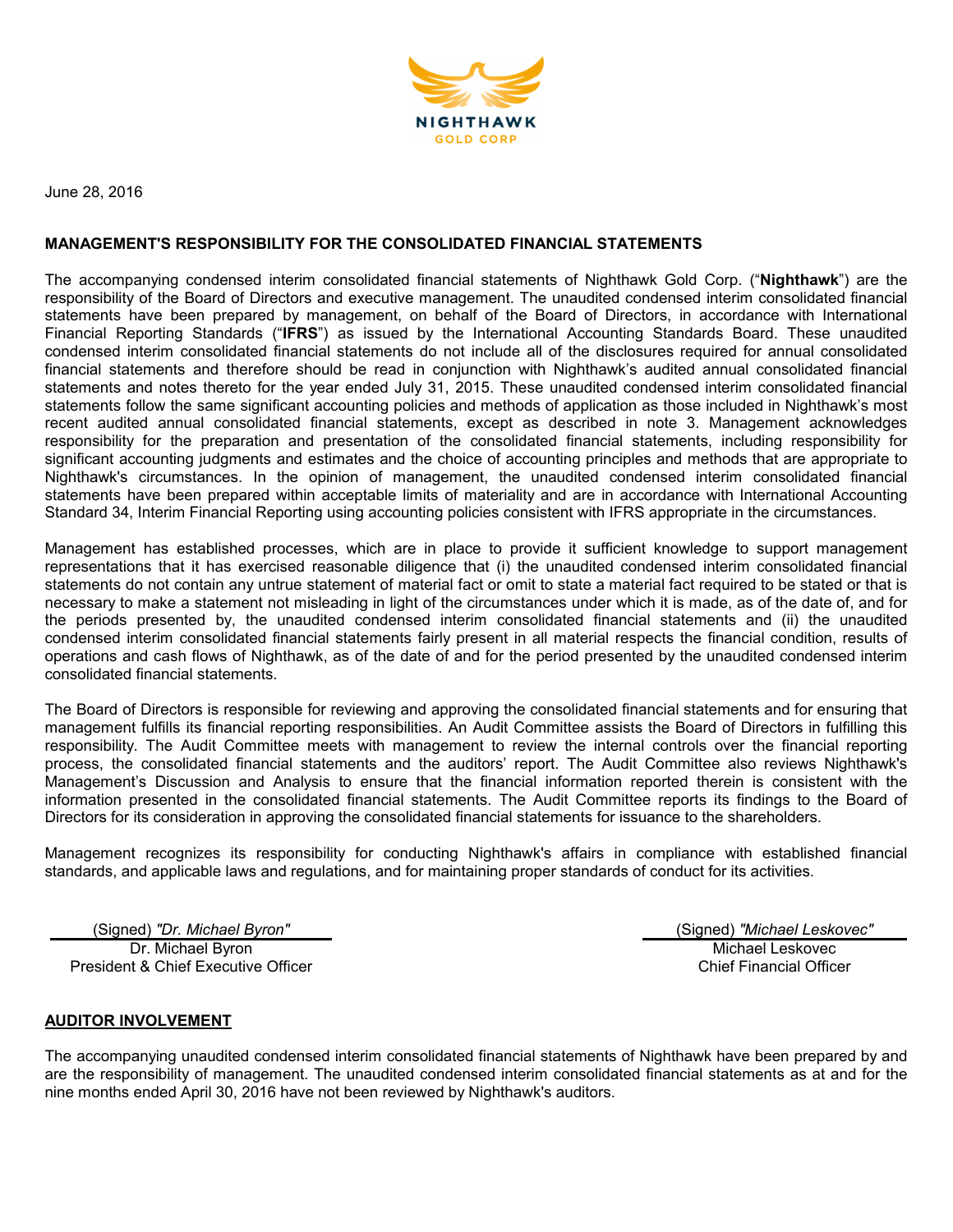

# **NIGHTHAWK GOLD CORP. CONSOLIDATED STATEMENTS OF FINANCIAL POSITION**

Presented in Canadian Dollars

| As at                                                                                        | April 30,<br>2016   | <b>July 31,</b><br>2015 |
|----------------------------------------------------------------------------------------------|---------------------|-------------------------|
|                                                                                              | (Unaudited)         | (Audited)               |
| <b>ASSETS</b>                                                                                |                     |                         |
| <b>Current Assets</b>                                                                        |                     |                         |
| Cash                                                                                         | \$<br>245,797 \$    | 1,502,002               |
| Amounts receivable                                                                           | 144,280             | 245,184                 |
| Prepaid expenses and supplies                                                                | 86,396              | 273,451                 |
|                                                                                              | 476,473             | 2,020,637               |
| <b>Non-current Assets</b>                                                                    |                     |                         |
| Restricted cash (note 5)                                                                     | 4,479,000           | 4,479,000               |
| Exploration and evaluation assets (note 6)                                                   | 38,033,620          | 37,755,094              |
|                                                                                              | 42,512,620          | 42,234,094              |
|                                                                                              | 42,989,093 \$<br>\$ | 44,254,731              |
| <b>LIABILITIES</b><br><b>Current Liabilities</b><br>Accounts payable and accrued liabilities | \$<br>156,029 \$    | 131,675                 |
| <b>Non-current Liabilities</b>                                                               |                     |                         |
| Secured notes (note 7)                                                                       | 835,627             |                         |
| Provision for service obligation (note 8)                                                    | 3,012,314           | 3,012,314               |
| Reclamation provision (note 9)                                                               | 401,150             | 401,150                 |
| Deferred income tax liability                                                                | 511,928             | 1,039,010               |
|                                                                                              | 4,761,019           | 4,452,474               |
|                                                                                              |                     |                         |
| <b>SHAREHOLDERS' EQUITY</b>                                                                  |                     |                         |
| Share capital (note 10(a))                                                                   | 39,255,662          | 39,255,662              |
| Warrants and broker warrants (note 10(b))                                                    | 33,117              | 1,496,523               |
| Share-based payment reserve (note 10(c))                                                     | 9,213,114           | 7,649,204               |
| Accumulated deficit                                                                          | (10, 429, 848)      | (8,730,807)             |
|                                                                                              | 38,072,045          | 39,670,582              |
|                                                                                              | 42,989,093 \$<br>\$ | 44,254,731              |

**Going Concern** *(note 1)* **Subsequent Events** *(note 15)*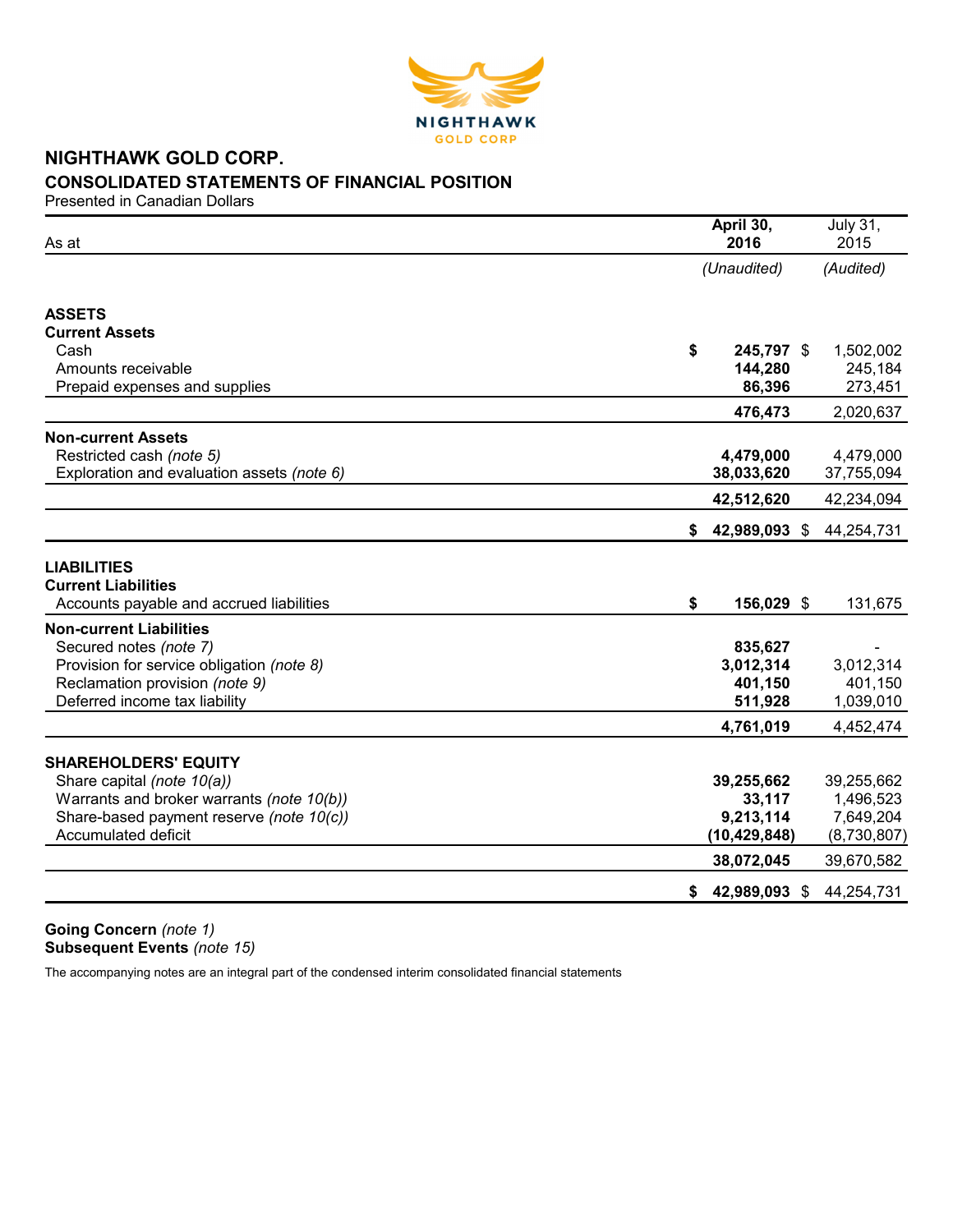

# **NIGHTHAWK GOLD CORP.**

# **CONDENSED INTERIM CONSOLIDATED STATEMENTS OF COMPREHENSIVE LOSS**

Presented in Canadian Dollars

**Unaudited** 

|                                                                 |                 | Three months ended<br>April 30, |                   | Nine months ended |  |
|-----------------------------------------------------------------|-----------------|---------------------------------|-------------------|-------------------|--|
|                                                                 | 2016            | 2015                            | April 30,<br>2016 | 2015              |  |
| <b>Expenses</b>                                                 |                 |                                 |                   |                   |  |
| \$<br>Salaries, director and consulting fees                    | 87,803 \$       | 104,724 \$                      | 544,482 \$        | 346,289           |  |
| Professional fees                                               | 64,629          |                                 | 95,784            | 33,209            |  |
| Office and administration                                       | 20,308          | 15,890                          | 46,407            | 101,250           |  |
| Regulatory and shareholder information                          | 16,523          | 8,280                           | 28,978            | 43,329            |  |
| Travel                                                          | 2,860           | 2,404                           | 9,833             | 32,164            |  |
| Stock-based compensation (note 10(c))                           |                 |                                 | 48,218            | 521,134           |  |
| Write-down of exploration and evaluation assets (note 6)        |                 |                                 | 1,449,279         |                   |  |
|                                                                 | 192,123         | 131,298                         | 2,222,981         | 1,077,375         |  |
| Other income                                                    |                 |                                 |                   |                   |  |
| Interest income                                                 | 15,087          | 18,077                          | 59,330            | 75,691            |  |
| Interest and accretion expense (note 7)                         | (38,064)        |                                 | (62, 472)         |                   |  |
| Gain on settlement of mineral property option payments (note 6) |                 |                                 |                   | 11,282            |  |
|                                                                 | (22, 977)       | 18,077                          | (3, 142)          | 86,973            |  |
| Loss before income taxes                                        | (215, 100)      | (113, 221)                      | (2, 226, 123)     | (990, 402)        |  |
| Deferred income tax recovery                                    |                 |                                 | 527,082           |                   |  |
| Net loss and comprehensive loss<br>\$                           | $(215, 100)$ \$ | $(113, 221)$ \$                 | $(1,699,041)$ \$  | (990, 402)        |  |
| Net loss per share (note 11):                                   |                 |                                 |                   |                   |  |
| <b>Basic and fully diluted</b><br>\$                            | $Nil$ \$        | Nil \$                          | $(0.03)$ \$       | (0.02)            |  |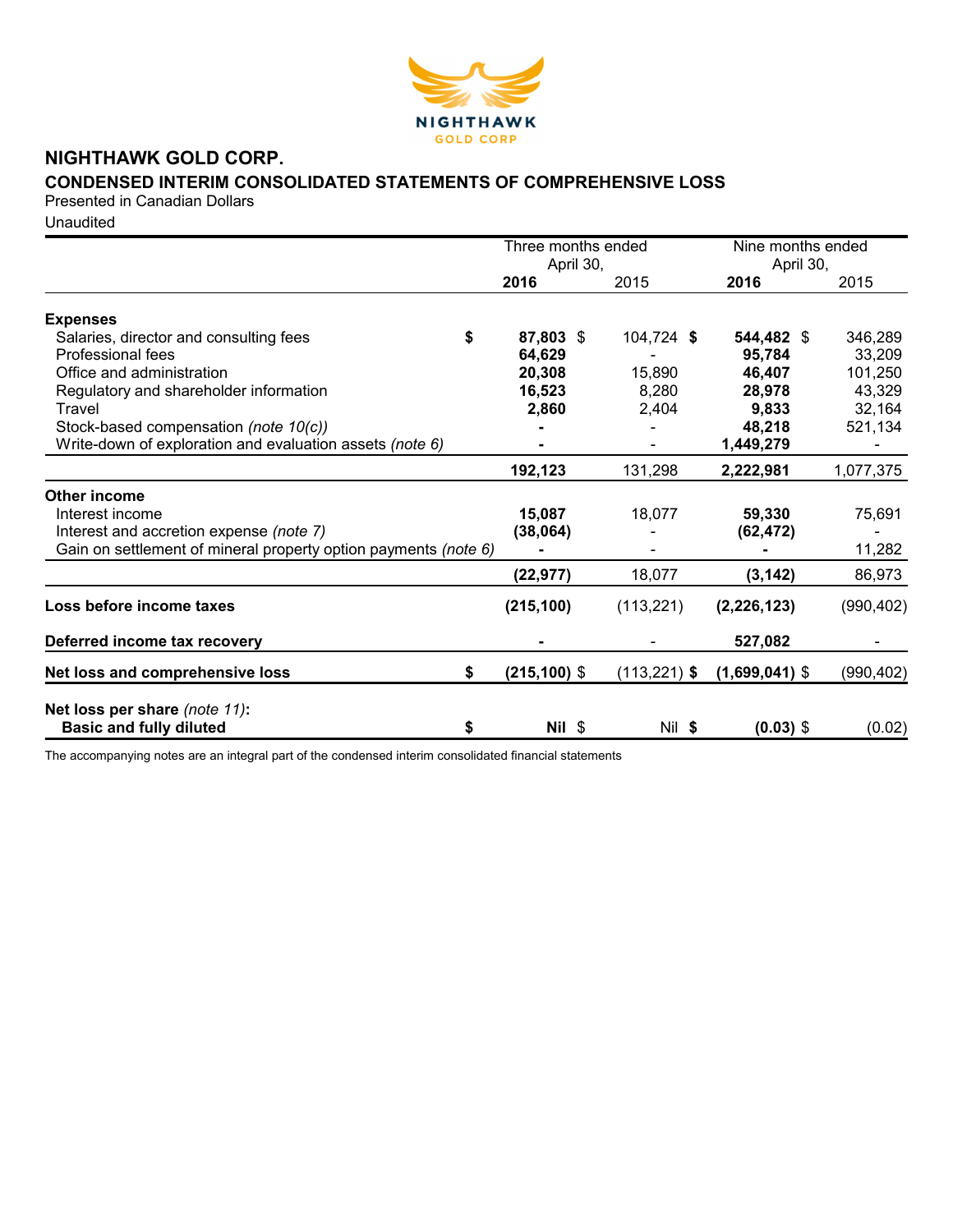

# **NIGHTHAWK GOLD CORP.**

# **CONDENSED INTERIM CONSOLIDATED STATEMENTS OF CHANGES IN SHAREHOLDERS' EQUITY**

Presented in Canadian Dollars

Unaudited

|                                                                 |    | Share capital |    | <b>Warrants and</b><br>broker warrants |    | Share-based<br>payment reserve |    | <b>Accumulated</b><br>deficit |   | <b>Total equity</b> |
|-----------------------------------------------------------------|----|---------------|----|----------------------------------------|----|--------------------------------|----|-------------------------------|---|---------------------|
| Balance at July 31, 2014                                        | S. | 39,116,944    | S  | 1,496,523                              | S. | 6,903,035                      | ъ  | (7,661,923)                   | S | 39,854,579          |
| Issuance of common shares for mineral property options (note 6) |    | 138,718       |    |                                        |    |                                |    |                               |   | 138,718             |
| Stock-based compensation                                        |    |               |    |                                        |    | 746,169                        |    |                               |   | 746,169             |
| Net loss for the period                                         |    |               |    |                                        |    |                                |    | (990, 402)                    |   | (990, 402)          |
| Balance at April 30, 2015                                       |    | 39,255,662    |    | 1,496,523                              |    | 7,649,204                      |    | (8,652,325)                   |   | 39,749,064          |
| Net loss for the period                                         |    |               |    |                                        |    |                                |    | (78, 482)                     |   | (78, 482)           |
| Balance at July 31, 2015                                        |    | 39,255,662    |    | 1,496,523                              |    | 7,649,204                      |    | (8,730,807)                   |   | 39,670,582          |
| Fair value of warrants issued                                   |    |               |    | 33,117                                 |    |                                |    |                               |   | 33,117              |
| Expiry of warrants and broker warrants                          |    |               |    | (1,496,523)                            |    | 1,496,523                      |    |                               |   |                     |
| Stock-based compensation (note 10(c))                           |    |               |    |                                        |    | 67,387                         |    |                               |   | 67,387              |
| Net loss for the period                                         |    |               |    |                                        |    |                                |    | (1,699,041)                   |   | (1,699,041)         |
| Balance at April 30, 2016                                       | S. | 39,255,662    | \$ | 33,117                                 | S. | 9,213,114                      | S. | (10, 429, 848)                |   | 38,072,045          |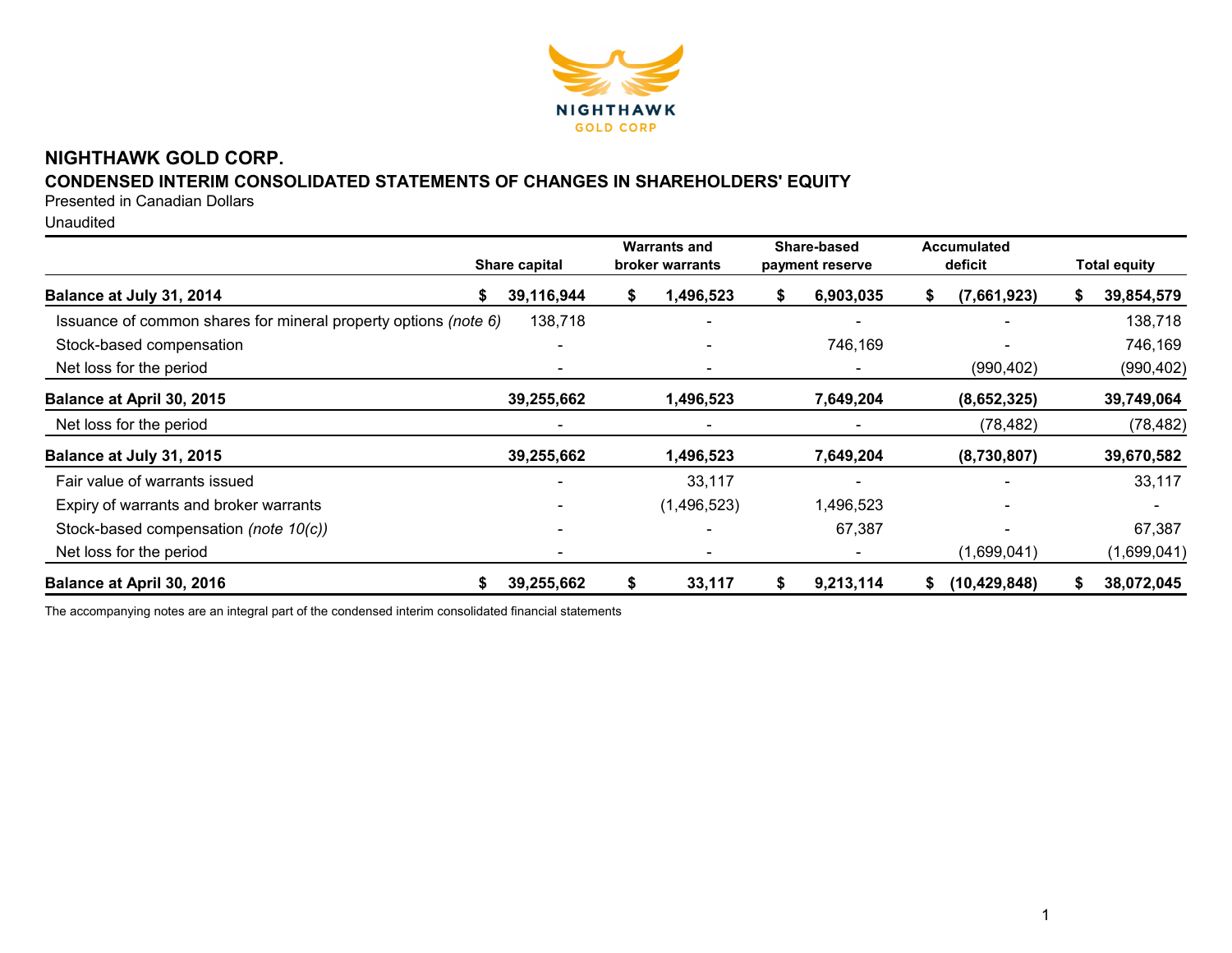

# **NIGHTHAWK GOLD CORP. CONDENSED INTERIM CONSOLIDATED STATEMENTS OF CASH FLOWS**

Presented in Canadian Dollars Unaudited

| For the nine months ended April 30,                    | 2016                   | 2015        |
|--------------------------------------------------------|------------------------|-------------|
| Cash provided by (used in)                             |                        |             |
| <b>Operations</b>                                      |                        |             |
| Net loss for the period                                | \$<br>$(1,699,041)$ \$ | (990, 402)  |
| Items not involving cash:                              |                        |             |
| Write-down of exploration and evaluation assets        | 1,449,279              |             |
| Stock-based compensation                               | 48,218                 | 521,134     |
| Gain on settlement of mineral property option payments |                        | (11, 282)   |
| Interest income receivable on restricted cash          |                        | (41,079)    |
| Interest and accretion expense                         | 62,472                 |             |
| Deferred income tax recovery                           | (527,082)              |             |
| Change in non-cash working capital:                    |                        |             |
| Amounts receivable                                     | 100,904                | 110,431     |
| Prepaid expenses and supplies                          | 187,055                | 559,029     |
| Accounts payable and accrued liabilities               | 24,354                 | (1,603,756) |
|                                                        | (353, 841)             | (1,455,925) |
| <b>Financing</b>                                       |                        |             |
| Proceeds from secured notes                            | 806,272                |             |
| Investing                                              |                        |             |
| Exploration and evaluation costs                       | (1,588,614)            | (4,047,212) |
| Option payments and acquisition costs                  | (120, 022)             | (247, 431)  |
| Expenditures incurred under service obligation         |                        | (11, 337)   |
|                                                        | (1,708,636)            | (4,305,980) |
| Decrease in cash                                       | (1, 256, 205)          | (5,761,905) |
| Cash, beginning of period                              | 1,502,002              | 7,821,278   |
| Cash, end of period                                    | \$<br>245,797 \$       | 2,059,373   |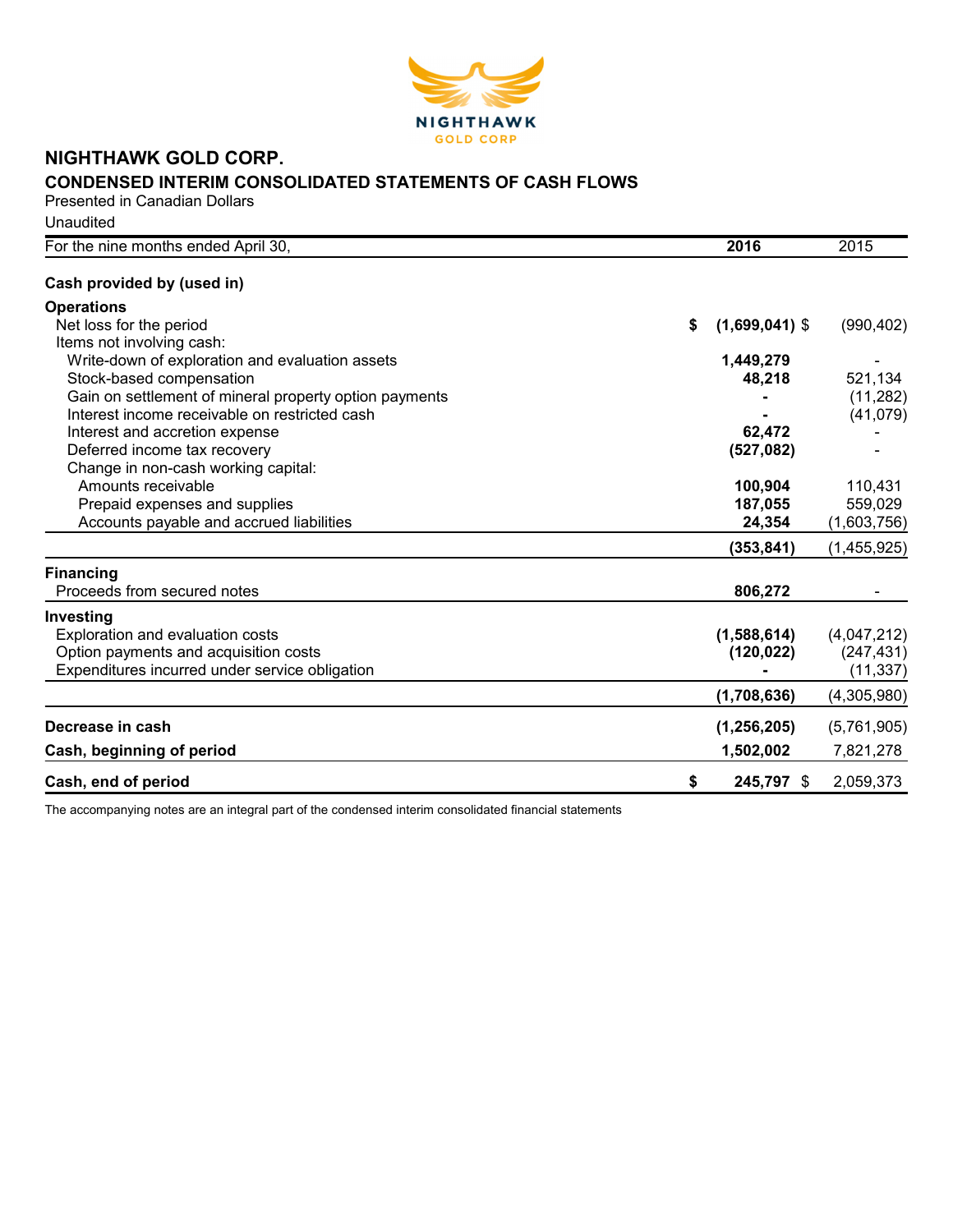

**Unaudited** 

For the nine months ended April 30, 2016

# **1. NATURE OF OPERATIONS**

Nighthawk Gold Corp. ("**Nighthawk**" or the "**Company**") was incorporated on January 8, 2004 under the Business Corporations Act (Ontario) and is a publicly listed Canadian junior resource company with exploration and evaluation assets in Canada. Nighthawk is engaged in the identification, acquisition, exploration and evaluation of gold properties, is listed on the TSX Venture Exchange ("**TSXV**"), and trades under the symbol NHK. To date, Nighthawk has not earned any revenue from operations. The Company's registered office is located at Suite 301, 141 Adelaide Street West, Toronto, Ontario, Canada, M5H 3L5.

The unaudited condensed interim consolidated financial statements for the nine months ended April 30, 2016 have been approved for issue by the Board of Directors on June 28, 2016.

During the nine months ended April 30, 2016, Nighthawk incurred a loss of \$1,699,041 (April 30, 2015 - \$990,402) and as at that date, Nighthawk had accumulated a deficit of \$10,429,848 (July 31, 2015 - \$8,730,807), working capital of \$320,444 (July 31, 2015 - \$1,888,962) and cash flows from operations of \$(353,841) (April 30, 2015 - negative cash flows of \$1,455,925).

These unaudited condensed interim consolidated financial statements have been prepared on a going concern basis, which assumes continuity of operations and realization of assets and settlement of liabilities in the normal course of business for the foreseeable future, which is at least, but not limited to, one year from April 30, 2016. However, Nighthawk is in the exploration stage and is subject to risks and challenges similar to companies in a comparable stage. These risks include, but are not limited to, the challenges of securing adequate capital in view of exploration, development and operational risks inherent in the mining industry; changes in government policies and regulations; the ability to obtain the necessary environmental permitting; challenges in future profitable production or, alternatively Nighthawk's ability to dispose of its exploration and evaluation assets on an advantageous basis; as well as global economic, precious and base metal price volatility; all of which are uncertain. As a result of these risks, there is no assurance that Nighthawk's funding initiatives will continue to be successful and these consolidated financial statements do not reflect the adjustments to the carrying values of assets and liabilities and the reported expenses and statement of financial position classifications that would be necessary were the going concern assumption inappropriate. Changes in future conditions could require material writedowns of the carrying value of exploration and evaluation assets.

These unaudited condensed interim consolidated financial statements do not include all of the disclosures required for annual financial statements and therefore should be read in conjunction with Nighthawk's audited annual consolidated financial statements and notes thereto for the year ended July 31, 2015. These unaudited condensed interim consolidated financial statements follow the same significant accounting policies and methods of application as those included in Nighthawk's most recent audited annual consolidated financial statements.

# **2. BASIS OF PRESENTATION**

These unaudited condensed interim consolidated financial statements have been prepared in accordance with IAS 34 - Interim Financial Reporting on the basis of International Financial Reporting Standards ("**IFRS**") and interpretations as approved by the International Accounting Standards Board ("**IASB**") and are presented in Canadian dollars.

These unaudited condensed interim consolidated financial statements have been prepared on a going concern basis, under the historical cost convention, except fair value through profit and loss assets which are carried at fair value, and have been prepared using the accrual basis of accounting except for cash flow information.

The unaudited condensed interim consolidated statement of cash flows shows the changes in cash arising during the year from operating activities, investing activities and financing activities.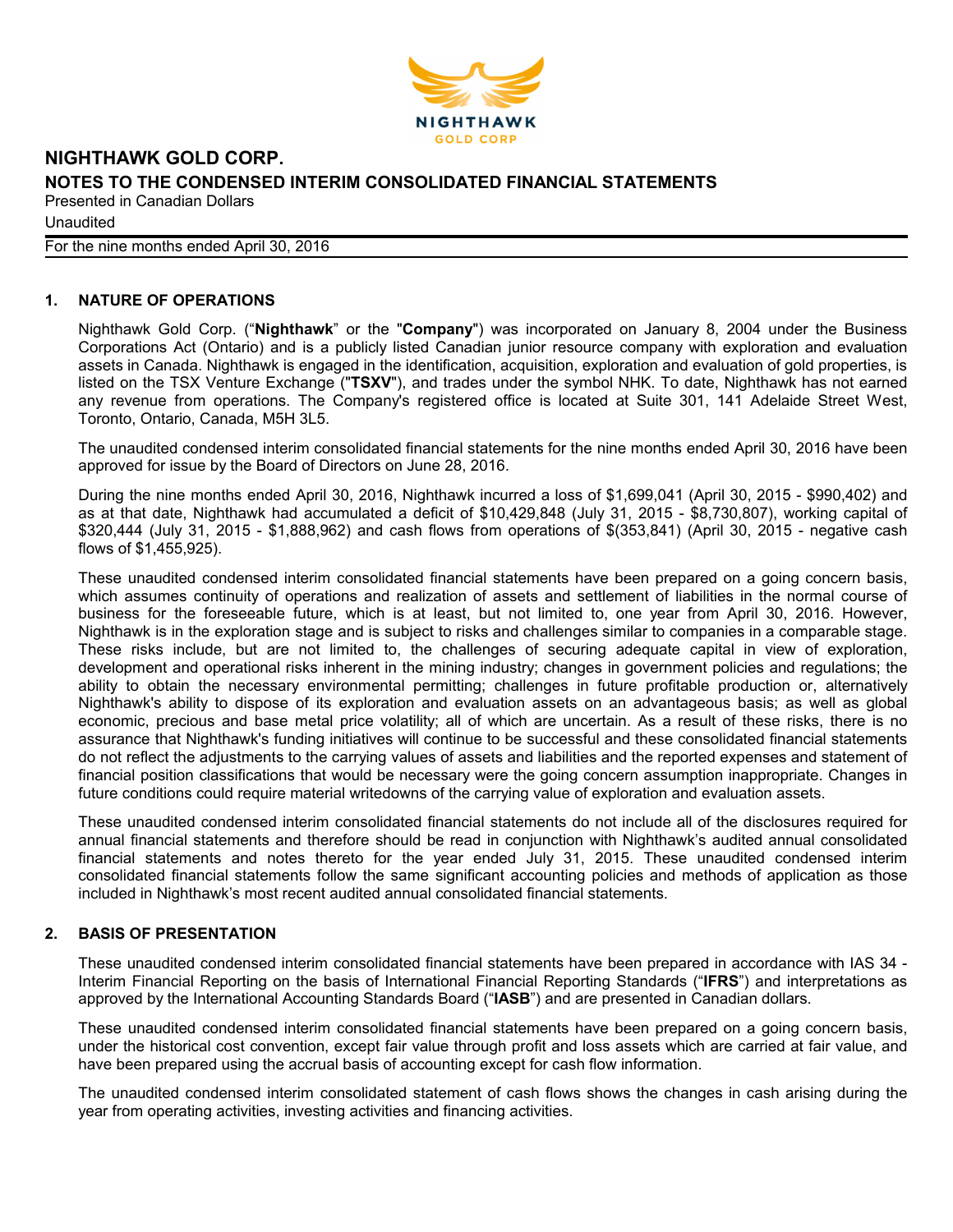

**Unaudited** For the nine months ended April 30, 2016

# **2. BASIS OF PRESENTATION (continued)**

The cash flows from operating activities are determined by using the indirect method. Net loss is therefore adjusted by non-cash items, such as deferred tax expenses (recoveries), stock-based compensation, write-down of exploration and evaluation assets, flow-through share premium, accretion expense, as well as changes from amounts receivable, prepaid expenses and supplies, and accounts payable and accrued liabilities. In addition, all income and expenses from cash transactions that are attributable to investing or financing activities are eliminated. The cash flows from investing and financing activities are determined by using the direct method.

#### **3. SIGNIFICANT ACCOUNTING POLICIES**

The financial framework and accounting policies applied in the preparation of these unaudited condensed interim consolidated financial statements are consistent with those as disclosed in its most recently completed audited annual consolidated financial statements for the year ended July 31, 2015.

#### **(a) Changes in Accounting Policies**

The Company did not adopt any new accounting policies during the nine months ended April 30, 2016.

#### **(b) Recent Accounting Pronouncements**

Certain pronouncements were issued by the IASB are mandatory for accounting periods after April 30, 2016 or later periods. Many are not applicable or do not have a significant impact to Nighthawk and have been excluded from the discussion below. The following have not yet been adopted and are being evaluated to determine their impact on Nighthawk.

- (i) IFRS 9, *Financial Instruments*, ("**IFRS 9**") was issued by the IASB in October 2010 and will replace IAS 39, *Financial Instruments: Recognition and Measurement* ("**IAS 39**"). IFRS 9 uses a single approach to determine whether a financial asset is measured at amortized cost or fair value, replacing the multiple rules in IAS 39. The approach in IFRS 9 is based on how an entity manages its financial instruments in the context of its business model and the contractual cash flow characteristics of the financial assets. Most of the requirements in IAS 39 for classification and measurement of financial liabilities were carried forward unchanged to IFRS 9. The new standard also requires a single impairment method to be used, replacing the multiple impairment methods in IAS 39. IFRS 9 is effective for annual periods beginning on or after January 1, 2018. Nighthawk will evaluate the impact of adopting IFRS 9 on its consolidated financial statements, including the possibility of early adoption in future periods.
- (ii) IFRS 15, issued in May 2014, will specify how and when entities recognize, measure, and disclose revenue. The standard will supersede all current standards dealing with revenue recognition, including IAS 11 Construction Contracts, IAS 18 Revenue, IFRIC 13 Customer Loyalty Programmes, IFRIC 15 Agreements for the Construction of Real Estate, IFRIC 18 Transfers of Assets from Customers, and SIC 31 Revenue – Barter Transactions Involving Advertising Services. IFRS 15 is effective for annual periods beginning on or after January 1, 2018.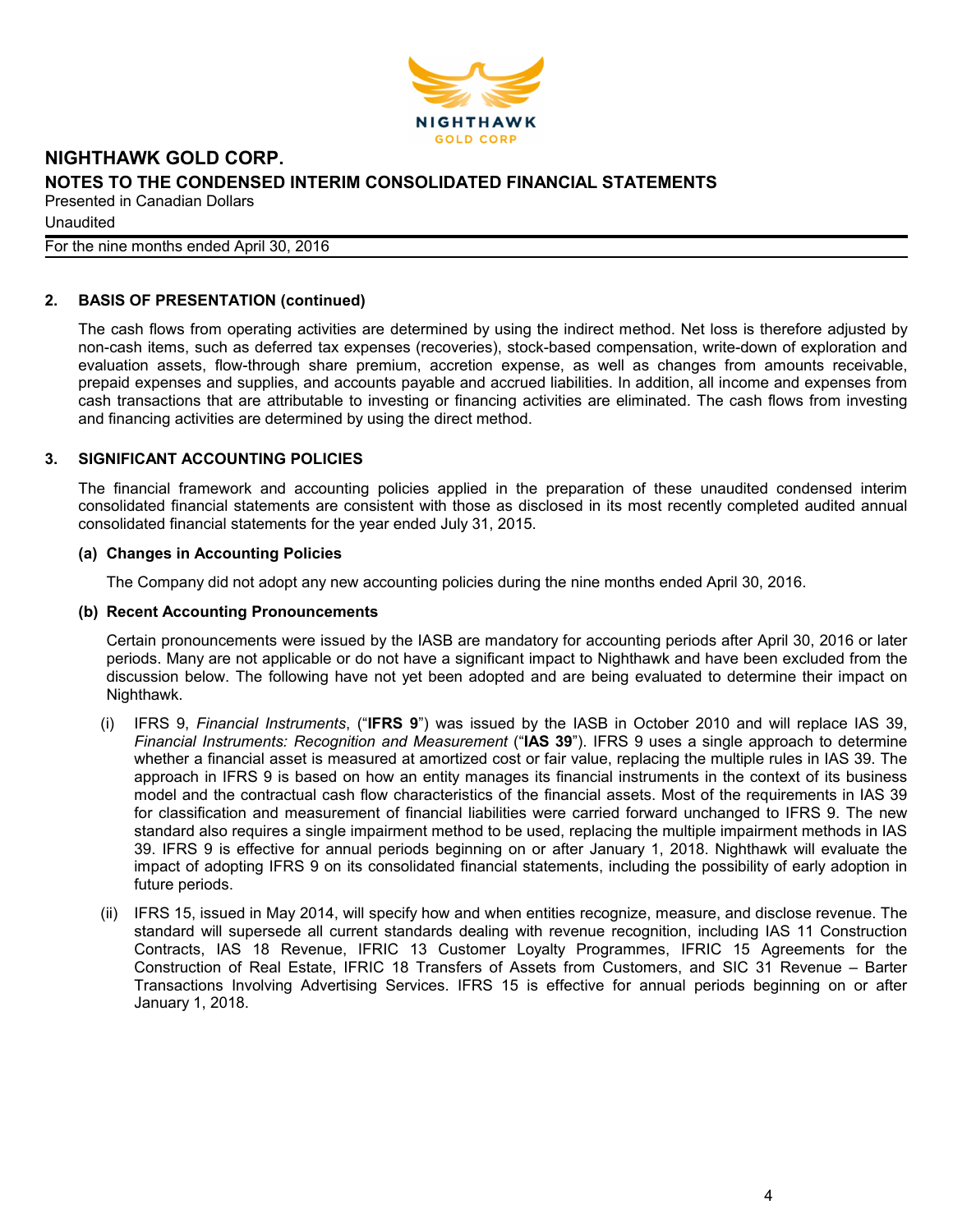

**Unaudited** 

For the nine months ended April 30, 2016

# **4. CRITICAL ACCOUNTING ESTIMATES AND SIGNIFICANT JUDGEMENTS**

The preparation of these unaudited condensed interim consolidated financial statements requires management to make certain estimates and assumptions that affect the reported amounts of assets and liabilities at the date of the financial statements and reported amounts of revenues and expenses during the reporting period. Actual outcomes could differ from these estimates. These unaudited condensed interim consolidated financial statements include estimates which, by their nature, are uncertain. The impacts of such estimates are pervasive throughout the consolidated financial statements, and may require accounting adjustments based on future occurrences. Revisions to accounting estimates are recognized in the period in which the estimate is revised and future periods if the revision affects both current and future periods. These estimates are based on historical experience, current and future economic conditions and other factors, including expectations of future events that are believed to be reasonable under the circumstances.

Significant assumptions about the future and other sources of estimation and judgemental uncertainty that management has made at the consolidated statement of financial position reporting date, that could result in a material adjustment to the carrying amounts of assets and liabilities, in the event that actual results differ from assumptions made, relate to, but are not limited to, the following:

- (i) Nighthawk assesses the carrying value of exploration and evaluation assets at each reporting period to determine whether any indication of impairment exists. When an impairment exists, the calculation of recoverable amount requires the use of estimates and assumptions such as long-term commodity prices, discount rates, recoverable metals, and operating performance;
- (ii) the calculation of the fair value of warrants, broker warrants and stock options issued by Nighthawk requires the use of estimates of inputs in the Black-Scholes option pricing valuation model;
- (iii) in connection with the issuance of the Secured Notes, holders received 3,400,000 Secured Note Warrants as additional consideration. Nighthawk has allocated the total principal received between the debt and equity components based on the residual method. The carrying value of the equity instrument was valued as the principal less the fair value of the debt element. The calculation of the fair value of the debt element required management to estimate a grant date discount rate derived from reviewing comparable entities with outstanding convertible debentures and estimating the effective interest rate assuming no conversion feature;
- (iv) the calculation of the reclamation liability and provision for service obligation, being the present value of the estimated costs to restore the properties is discounted at rates which reflect current market assessments and the risks specific to the liability. The calculation requires management to estimate the total restoration costs, timing of remediation and an appropriate discount rate; and
- (v) valuation of deferred income taxes.

# **5. RESTRICTED CASH**

During the year ended July 31, 2011, Nighthawk posted two irrevocable standby letters of credit with a Canadian chartered bank in the amount of \$401,000 (collectively, the "**Permit LOC's**") to provide security under its land use permit and water access licence for the existing reclamation work associated with the Damoti Reclamation Obligation *(notes 6 and 9)* as well as with its exploration activities relating to the Indin Lake Gold Property in the Northwest Territories, Canada. In March 2012, Nighthawk posted additional security of \$78,000 (the "**Additional Security**") upon receiving approval on its updated land use permit, which was submitted to support its expanded exploration activities on its Indin Lake Gold Property. The updated land use permit is valid until February 2017 and the water access licence is valid until February 2019. The Permit LOC's are secured by guaranteed investment certificates (the "**Permit GIC's**") at a Canadian chartered bank for the same amount. The Permit GIC's and the Additional Security may be recovered by Nighthawk at expiration of the land use permit and water access licence in absence of any environmental disturbances provided Nighthawk carries out activities to satisfy the Damoti Reclamation Obligation.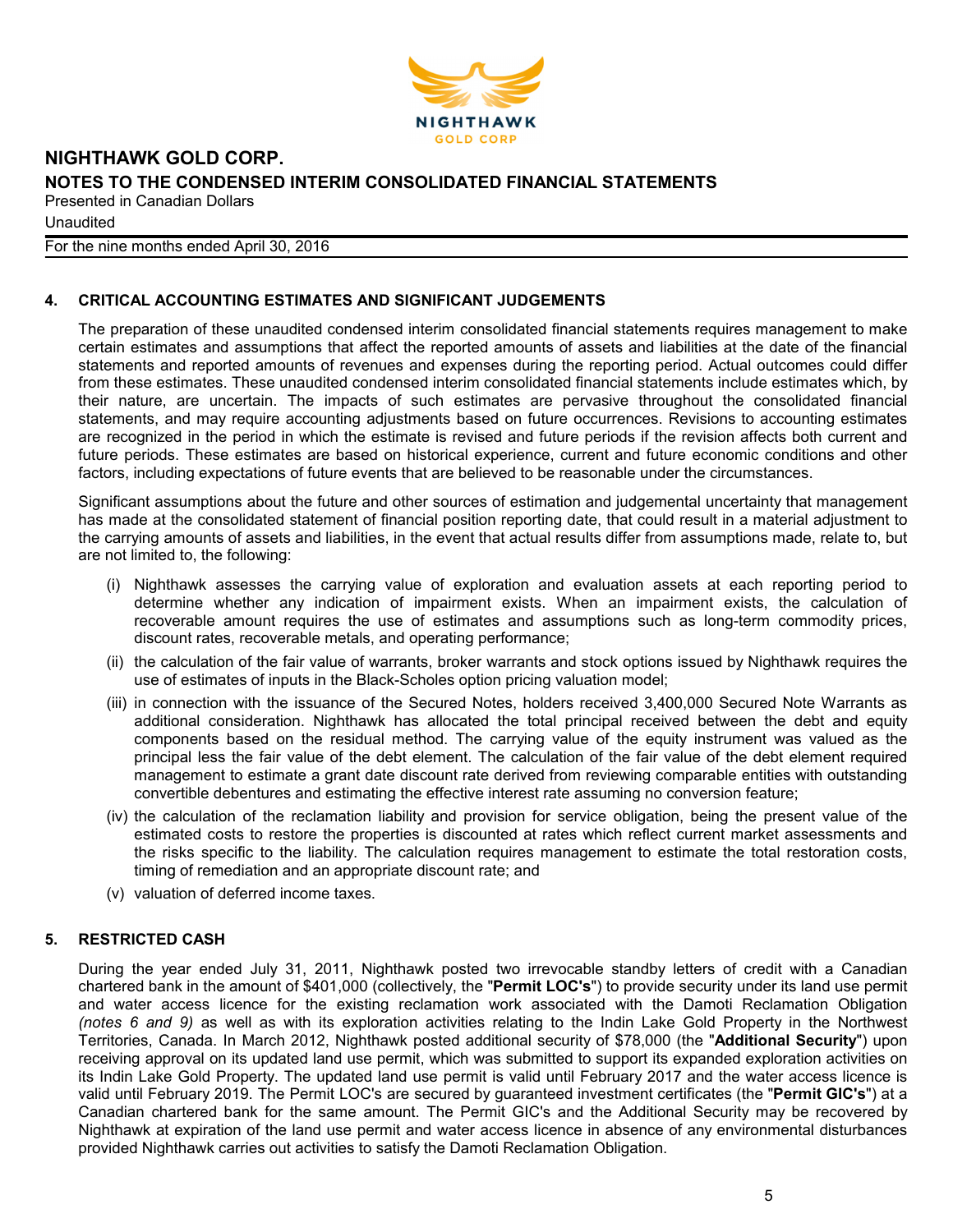

**Unaudited** 

For the nine months ended April 30, 2016

# **5. RESTRICTED CASH (continued)**

On January 26, 2012, under the terms of its agreement to acquire 100% ownership of the mineral claims and leases of the former producing Colomac Gold Mine (the "**Colomac Gold Project**") *(note 6)*, Nighthawk entered into three letters of credit totaling \$5,000,000 at a Canadian chartered bank in favour of Aboriginal Affairs and Northern Development Canada ("**AANDC**") to secure Nighthawk's service obligation to perform reclamation services on three other sites as follows: \$3,000,000 for the Diversified site, \$1,000,000 for the Spider Lake site and \$1,000,000 for the Chalco Lake site (collectively, the "**Colomac LOC's**") *(note 8)*. The Colomac LOC's are secured by guaranteed investment certificates (the "**Colomac GIC's**") at a Canadian chartered bank for the same amounts. Upon completion of the service obligation with respect to each reclamation site to the satisfaction of an independent third party engineer, the Colomac LOC's with respect to each site will be released and the hold restriction on the related Colomac GIC will be eliminated. At any time, the Company may terminate the liability relating to this service obligation, but as a consequence would relinquish the related Colomac GIC still held as security against the Colomac LOC's at that time.

In Fiscal 2013, the reclamation activities at the Chalco Lake site were completed and the approval of the third party engineer was obtained. As a result, the Colomac LOC with respect to the Chalco Lake site was released and the hold restriction on \$1,000,000 was eliminated at that time *(note 8)*.

|                                            | Permit<br>security | Colomac<br>GIC's | Total<br>restricted cash |
|--------------------------------------------|--------------------|------------------|--------------------------|
| Balance - July 31, 2015 and April 30, 2016 | 479.000 \$         | 4.000.000 \$     | 4.479.000                |

#### **6. EXPLORATION AND EVALUATION ASSETS**

|                                                                    | Option &<br>acquisition |             | <b>Balance</b><br>July 31, | Option &<br>acquisition |                                        | <b>Balance</b><br>April 30, |
|--------------------------------------------------------------------|-------------------------|-------------|----------------------------|-------------------------|----------------------------------------|-----------------------------|
| <b>Mineral Property</b>                                            | costs                   | Exploration | 2015                       | costs                   | <b>Exploration</b>                     | 2016                        |
| Indin Lake Gold Property \$10,551,501 \$27,203,593 \$37,755,094 \$ |                         |             |                            |                         | 10,121,523 \$ 27,912,097 \$ 38,033,620 |                             |

| <b>Mineral Property</b>                         | <b>Indin Lake</b><br><b>Gold Property</b> |
|-------------------------------------------------|-------------------------------------------|
| Balance - July 31, 2015                         | 37,755,094<br>S.                          |
| Acquisition costs                               | 120,022                                   |
| <b>Exploration expenditures</b>                 | 1,607,783                                 |
| Write-down of exploration and evaluation assets | (1,449,279)                               |
| .                                               | $\sim$ $\sim$ $\sim$ $\sim$ $\sim$ $\sim$ |

#### **Balance - April 30, 2016 \$ 38,033,620**

(a) Exploration expenditures for the nine months ended April 30, 2016 includes \$19,169 (nine months ended April 30, 2015 - \$225,035) of capitalized stock-based compensation.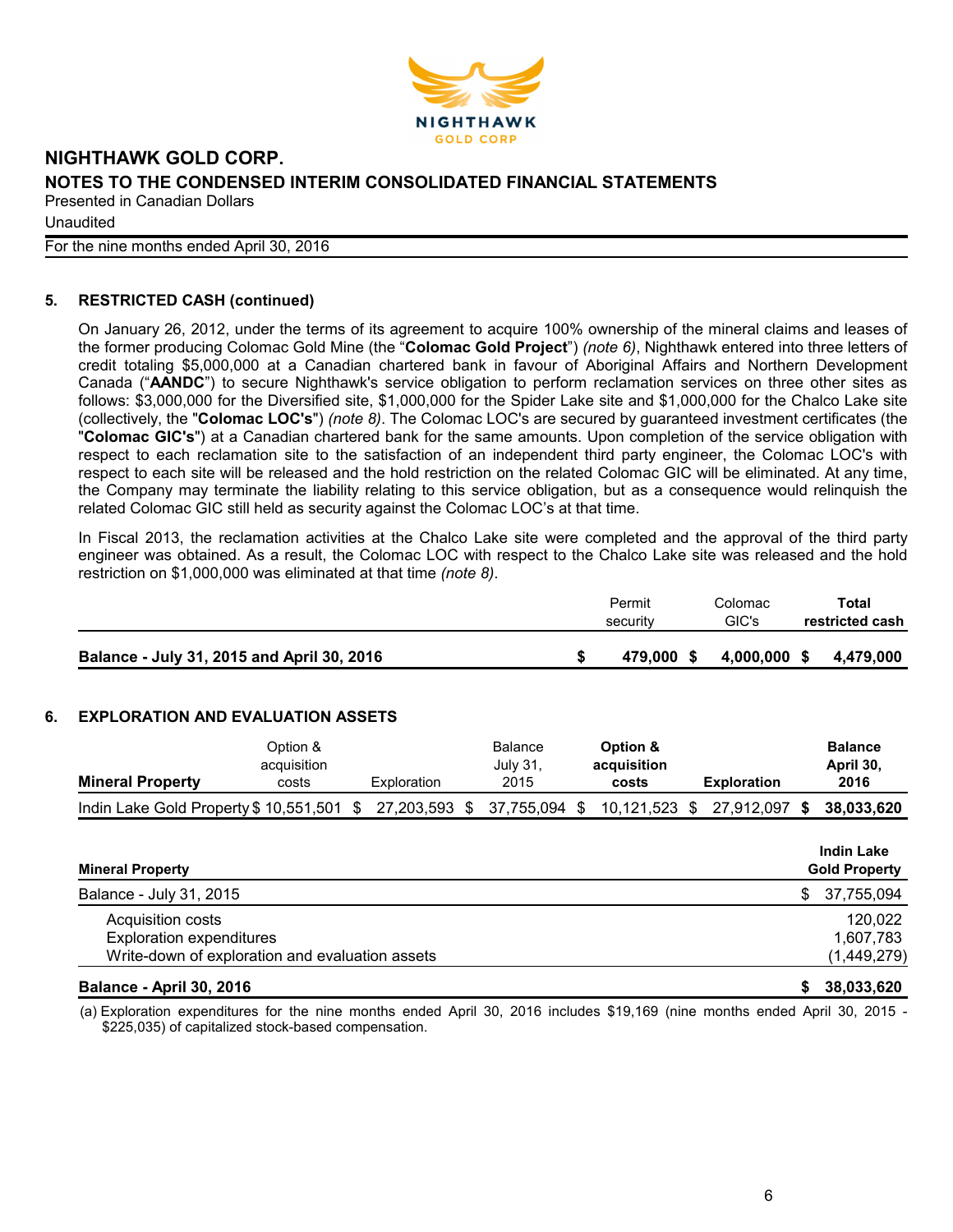

**Unaudited** 

For the nine months ended April 30, 2016

# **6. EXPLORATION AND EVALUATION ASSETS (continued)**

#### **Indin Lake Gold Property**

In August 2008, Nighthawk acquired 6 mining leases and 6 mining claims (the "**Damoti Lake Property**") which lie within Nighthawk's Indin Lake Gold Property in the Indin Lake Greenstone Belt located approximately 200 kilometres north of Yellowknife, Northwest Territories. The Damoti Lake Property is subject to an existing 2% net smelter return royalty. Upon acquisition, a reclamation obligation existed at the Damoti Lake Property (the "**Damoti Reclamation Obligation**"). At the time of acquisition, the estimated cost of the Damoti Reclamation Obligation could not be reliably measured. Nighthawk has since carried out environmental assessments using a third party specialist and has estimated the cost of the Damoti Reclamation Obligation to be \$401,150 *(note 9)*. Nighthawk has capitalized the Damoti Reclamation Obligation, and related assessment costs, as acquisition costs related to the Damoti Lake Property as the liability was assumed at acquisition. During the nine months ended April 30, 2016, Nighthawk incurred \$86,822 (nine months ended April 30, 2015 - \$64,231) of assessment costs which have been capitalized as acquisition costs.

Under agreements dated January 7, 2011, and as amended on April 4, 2013, Nighthawk acquired a 100% interest in 15 mining leases and 3 mining claims (the "**Indin Lake Properties**") within the Indin Lake Greenstone Belt, subject to existing net smelter royalties on certain claims ranging from 2% to 5%, by making payments of cash and shares totalling \$725,000.

In January and April 2011, Nighthawk staked 107 additional mining claims in the Northwest Territories which link the Indin Lake Properties and the Damoti Lake Property, thereby consolidating much of the Indin Lake Gold Property's ground.

In January 2012, Nighthawk completed an agreement to acquire 100% ownership of the mineral claims and leases of the Colomac Gold Project, located within the Indin Lake Greenstone Belt and contiguous to and surrounded by Nighthawk's existing Indin Lake Gold Property in the Northwest Territories, from AANDC. As consideration for the Colomac Gold Project, Nighthawk committed to perform reclamation services on three other sites within the Indin Lake Gold Property land package which are the responsibility of AANDC: the Diversified, Chalco Lake, and Spider Lake sites. The obligation for the reclamation services is to be carried out on behalf of AANDC to a maximum of \$5,000,000. See note 8 for further details on the provision for service obligation remaining at April 30, 2016. The Company did not assume the reclamation liabilities of these three sites and is not responsible for any historical environmental liabilities associated with the Colomac Gold Project. At any time, the Company may terminate the liability relating to this service obligation, but as a consequence would relinquish the related Colomac GIC still held as security against the Colomac LOC's at that time.

Under an agreement dated December 18, 2013 and subsequently terminated on December 29, 2015, Nighthawk was granted an option to acquire a 100% interest in 4 contiguous mining leases adjacent to Nighthawk's existing Indin Lake Gold Property, known as the Kim and Cass mining leases. To exercise this option, Nighthawk was required to make payments totalling \$1,550,000 in tranches as follows:

- Upon execution of the agreement: \$125,000 in cash (paid);
- Upon execution of the agreement: \$125,000 (paid through the issuance of 353,669 common shares);
- On or before December 31, 2014: \$300,000 (settled by payment of \$150,000 in cash and the issuance of 462,392 common shares valued at \$138,718. The number of common shares issued was calculated based on the 30-day volume weighted average share price as of December 5, 2014 (\$0.324); the fair value of the common shares issued was calculated based on the closing common share price on December 5, 2014 (\$0.30), resulting in a gain on settlement of mineral property option payment of \$11,282);
- On or before December 31, 2015: \$450,000; and
- On or before December 31, 2016: \$550,000.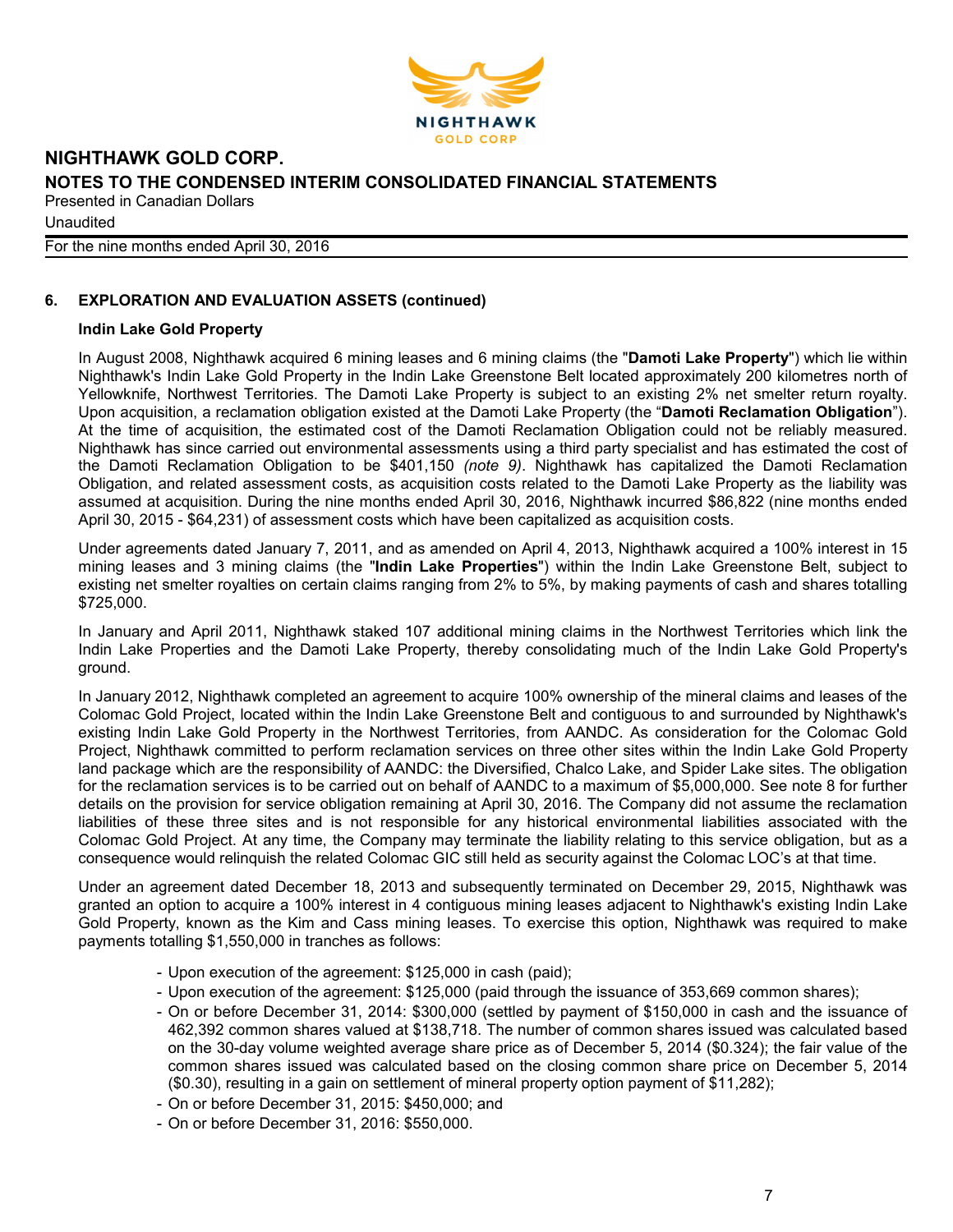

**Unaudited** 

For the nine months ended April 30, 2016

# **6. EXPLORATION AND EVALUATION ASSETS (continued)**

On December 29, 2015, Nighthawk terminated the option on the Kim and Cass mining leases. As a result, the payments due on December 31, 2015 and 2016 were not made. The capitalized costs associated with these leases of \$1,449,279 were written off during the period.

# **7. SECURED NOTES**

|                                                                                                                                                                |    | <b>Issued</b><br><b>November 20, 2015</b> |
|----------------------------------------------------------------------------------------------------------------------------------------------------------------|----|-------------------------------------------|
| Present value of the principal - \$850,000 payable May 20, 2017<br>Present value of the interest - \$156,876 payable semi-annually<br><b>Transaction costs</b> | \$ | 679,686<br>135,401<br>(41, 932)           |
| Total liability component at issuance of Secured Notes<br>Equity component allocated to Secured Note Warrants (by deduction)                                   |    | 773,155<br>33,117                         |
| Net proceeds of Secured Notes                                                                                                                                  | S  | 806,272                                   |
|                                                                                                                                                                |    | Liability<br>component                    |
| Balance - July 31, 2015                                                                                                                                        | \$ |                                           |
| Liability component at issuance of Secured Notes<br>Accretion                                                                                                  |    | 773,155<br>62,472                         |
| <b>Balance - April 30, 2016</b>                                                                                                                                |    | 835,627                                   |

On November 20, 2015, Nighthawk completed a non-brokered private placement offering of secured notes (the "**Secured Notes**") for a principal amount of \$850,000. The Secured Notes pay interest at a rate of 12% per annum, compounded monthly, payable in cash semi-annually, and are secured by a general security agreement on the real and personal property of Nighthawk. Nighthawk can prepay the Secured Notes without penalty, provided that any interest owed to the date of prepayment is also paid to the Secured Note holders. In connection with the issuance of the Secured Notes, the Secured Note holders were issued 3,400,000 warrants (the "**Secured Note Warrants**"). Each Secured Note Warrant entitled the holder to acquire one common share at an exercise price of \$0.15 per share until May 20, 2017 (note 10(b)).

The Secured Notes are classified as a liability, with the exception of the portion relating to the Secured Note Warrants, resulting in the carrying value of the Secured Notes being less than its face value. The discount is being accreted over the term of the Secured Notes, utilizing the effective interest rate method at an interest rate of 18.8% and using a 15% discount rate. Transaction costs of \$43,728 associated with the Secured Notes were prorated between the debt (\$41,932) and equity components (\$1,796). Those allocated to the debt portion of the Secured Notes are deferred and accreted over the term of the Secured Notes. An amount of \$62,472 in interest and accretion was recorded on the statement of comprehensive loss for the nine months ended April 30, 2016 (nine months ended April 30, 2015 - \$nil).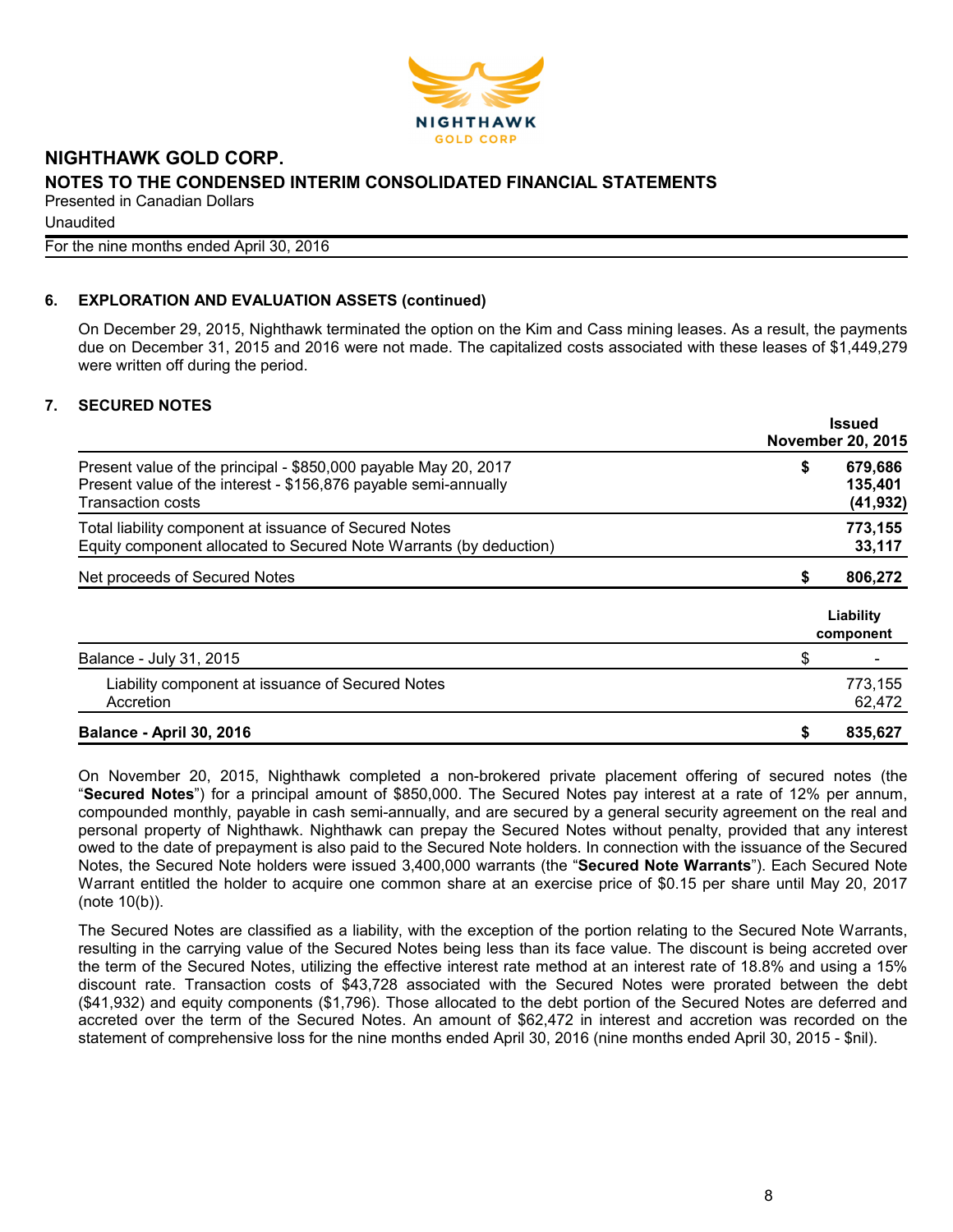

**Unaudited** 

For the nine months ended April 30, 2016

# **8. PROVISION FOR SERVICE OBLIGATION**

As consideration for the Colomac Gold Project *(note 6)*, Nighthawk agreed to perform reclamation services on three other sites within the Indin Lake Gold Property land package which are the responsibility of AANDC: Diversified, Chalco Lake, and Spider Lake. The obligation for the reclamation services is to be carried out on behalf of AANDC to a maximum of \$5,000,000. Upon closing, Nighthawk entered into the Colomac LOC's totaling \$5,000,000 in favour of AANDC to secure Nighthawk's obligation to perform the services for each site. The Colomac LOC's are secured by the Colomac GIC's at a Canadian chartered bank for the same amounts *(note 5)*. Nighthawk did not assume the reclamation liabilities of these three sites. Upon completion of the service obligation with respect to each site to the satisfaction of an independent third party engineer, the Colomac LOC's with respect to each site will be released and the hold restriction on the related Colomac GIC will be eliminated. At any time, the Company may terminate the liability relating to this service obligation, but as a consequence would relinquish the related Colomac GIC still held as security against the Colomac LOC's at that time. In March 2013, the reclamation activities at the Chalco Lake site were completed upon approvals of the third party engineer.

|                                            |  | <b>Service</b><br>obligation |  |
|--------------------------------------------|--|------------------------------|--|
| Balance - July 31, 2015 and April 30, 2016 |  | \$3,012,314                  |  |

# **9. RECLAMATION PROVISION**

Upon acquisition of the Damoti Lake Property *(note 6)*, the Damoti Reclamation Obligation existed at the Damoti Lake Property. At the time of acquisition, the estimated cost of the Damoti Reclamation Obligation could not be reliably measured. Nighthawk has since carried out environmental assessments using a third party specialist and estimated the cost of the Damoti Reclamation Obligation to be \$401,150. Nighthawk posted the Permit GIC's, to secure the Permit LOC's, and remitted the Additional Security for an amount of \$479,000 *(note 5)* to provide security under its land use permit and water access licence for the Damoti Reclamation Obligation as well as for exploration activities relating to the Indin Lake Gold Property.

|                                                                                           |                     |   | <b>Amount</b> |
|-------------------------------------------------------------------------------------------|---------------------|---|---------------|
| Balance - July 31, 2015 and April 30, 2016                                                |                     | S | 401,150       |
| <b>10. SHARE CAPITAL</b>                                                                  |                     |   |               |
| (a) Common Shares<br><b>Authorized Capital - Unlimited common shares</b><br><b>Issued</b> |                     |   |               |
|                                                                                           | Number of<br>shares |   | Consideration |
| Balance - July 31, 2015 and April 30, 2016                                                | 58,453,693 \$       |   | 39,255,662    |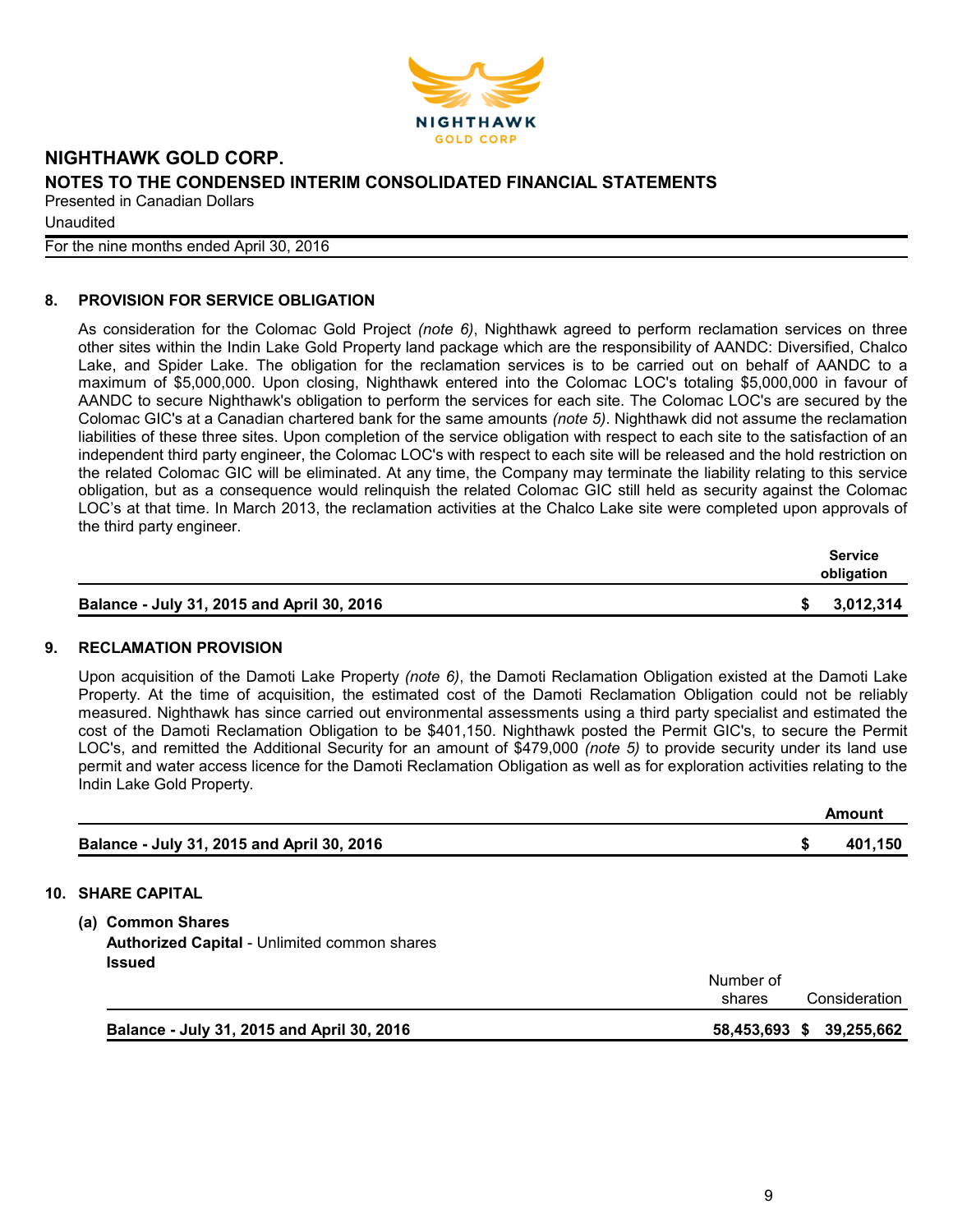

**Unaudited** 

For the nine months ended April 30, 2016

#### **10. SHARE CAPITAL (continued)**

#### **(b) Warrants**

|                                                                          | Number of                 |                                         |                           |  |
|--------------------------------------------------------------------------|---------------------------|-----------------------------------------|---------------------------|--|
|                                                                          | Number of<br>warrants     | broker<br>warrants                      | <b>Allocated</b><br>value |  |
| Balance - July 31, 2015                                                  | 10,000,000                | 1,200,000                               | 1,496,523                 |  |
| Secured Note Warrants (note 7)<br>Expiry of warrants and broker warrants | 3,400,000<br>(10,000,000) | $\overline{\phantom{a}}$<br>(1,200,000) | 33,117<br>(1, 496, 523)   |  |
| <b>Balance - April 30, 2016</b>                                          | 3,400,000                 | $\blacksquare$                          | 33,117                    |  |

A summary of Nighthawk's outstanding warrants (including broker warrants) at April 30, 2016 is presented below:

|                       | Number of |                       |              |
|-----------------------|-----------|-----------------------|--------------|
| <b>Issue date</b>     | warrants  | <b>Exercise price</b> | Expiry date  |
| Secured Note Warrants | 3.400.000 | \$0.15                | May 20, 2017 |

Option pricing models require the use of highly subjective estimates and assumptions including the expected stock price volatility. Volatility is based on the historical volatility of Nighthawk. Changes in the underlying assumptions can materially affect the fair value estimates.

Brokers warrants issued to non-employees have been valued using the fair value of the equity instruments granted in the absence of a reliable estimate of the fair value of the goods or services rendered.

#### **(c) Contributed Surplus**

#### **Share-based Payment Reserve**

| Balance - July 31, 2015                | 7.649.204 |
|----------------------------------------|-----------|
| Stock-based compensation               | 67.387    |
| Expiry of warrants and broker warrants | 1,496,523 |
| <b>Balance - April 30, 2016</b>        | 9,213,114 |

#### **Stock Options**

Nighthawk has a stock option plan under which stock options may be granted to Nighthawk's directors, senior officers, employees, consultants and consultant companies. The stock option plan: (i) provides that the number of common shares reserved for issuance, within a one year period, to any one optionee, shall not exceed 5% of the outstanding common shares; (ii) provides the maximum number of common shares reserved for issuance pursuant to options granted to insiders may not exceed 10%; (iii) and contains other provisions to ensure the stock option plan is compliant with stock exchange regulations. The options granted vest immediately or as otherwise determined by Nighthawk's Board of Directors.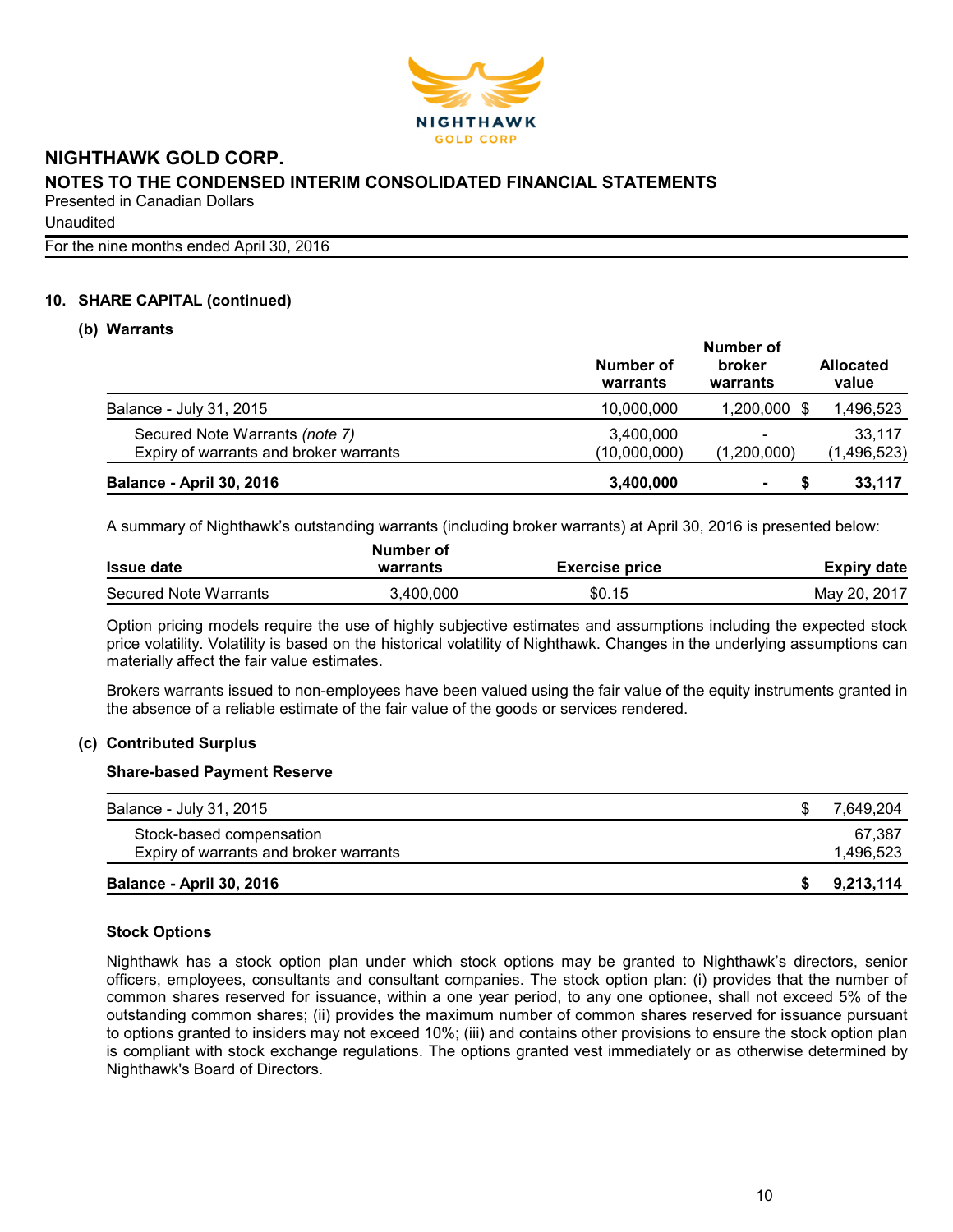

**Unaudited** 

For the nine months ended April 30, 2016

# **10. SHARE CAPITAL (continued)**

#### **(c) Contributed Surplus (continued)**

|                                 | Number of<br>options     | Weighted<br>average<br>exercise price |
|---------------------------------|--------------------------|---------------------------------------|
| Balance - July 31, 2015         | 4,746,000 \$             | 0.42                                  |
| Granted<br>Expired              | 2,285,000<br>(1,402,000) | 0.15<br>0.41                          |
| <b>Balance - April 30, 2016</b> | 5,629,000 \$             | 0.32                                  |

During the nine months ended April 30, 2016 and 2015, the following stock options, which vested immediately, were issued and valued using the Black-Scholes option pricing model parameters listed below (in each case with no dividends and a nil forfeiture rate):

|                                  | <b>Black-Scholes option pricing parameters</b> |                       |                                  |                                   |                                 |                             |                   |
|----------------------------------|------------------------------------------------|-----------------------|----------------------------------|-----------------------------------|---------------------------------|-----------------------------|-------------------|
| <b>Expiry date</b>               | Number of<br>options                           | <b>Exercise price</b> | <b>Grant date</b><br>stock price | <b>Risk-free</b><br>interest rate | <b>Expected life</b><br>(years) | <b>Volatility</b><br>factor | <b>Fair value</b> |
| Nine months ended April 30, 2016 |                                                |                       |                                  |                                   |                                 |                             |                   |
| December 1, 2020                 | 2.285.000                                      | \$0.15                | \$0.045                          | 0.80%                             | 5.0                             | 113%                        | \$0.03            |
| Nine months ended April 30, 2015 |                                                |                       |                                  |                                   |                                 |                             |                   |
| December 17, 2019                | 3.150.000                                      | \$0.34                | \$0.30                           | 1.32%                             | 5.0                             | 113%                        | \$0.24            |

A summary of Nighthawk's outstanding stock options at April 30, 2016 is presented below:

| <b>Issue date</b> | <b>Options</b><br>outstanding | <b>Options</b><br>exercisable | <b>Exercise price</b> | <b>Weighted average</b><br>remaining life<br>(years) |
|-------------------|-------------------------------|-------------------------------|-----------------------|------------------------------------------------------|
| July 15, 2013     | 680,000                       | 680,000                       | \$0.60                | 2.2                                                  |
| November 29, 2013 | 364,000                       | 364,000                       | \$0.50                | 2.5                                                  |
| December 17, 2014 | 2,300,000                     | 2,300,000                     | \$0.34                | 3.6                                                  |
| December 1, 2015  | 2,285,000                     | 2,285,000                     | \$0.15                | 4.5                                                  |
|                   | 5,629,000                     | 5,629,000                     | \$0.32                | 3.6                                                  |

The weighted average exercise price of the outstanding and exercisable options was \$0.32. The weighted average remaining contractual life of outstanding options is 3.6 years.

Option pricing models require the use of highly subjective estimates and assumptions including the expected stock price volatility. Volatility is based on the historical volatility of Nighthawk. Changes in the underlying assumptions can materially affect the fair value estimates.

The options issued to non-employees were valued using the fair value of the equity instrument granted in the absence of a reliable estimate of the fair value of the goods or services received.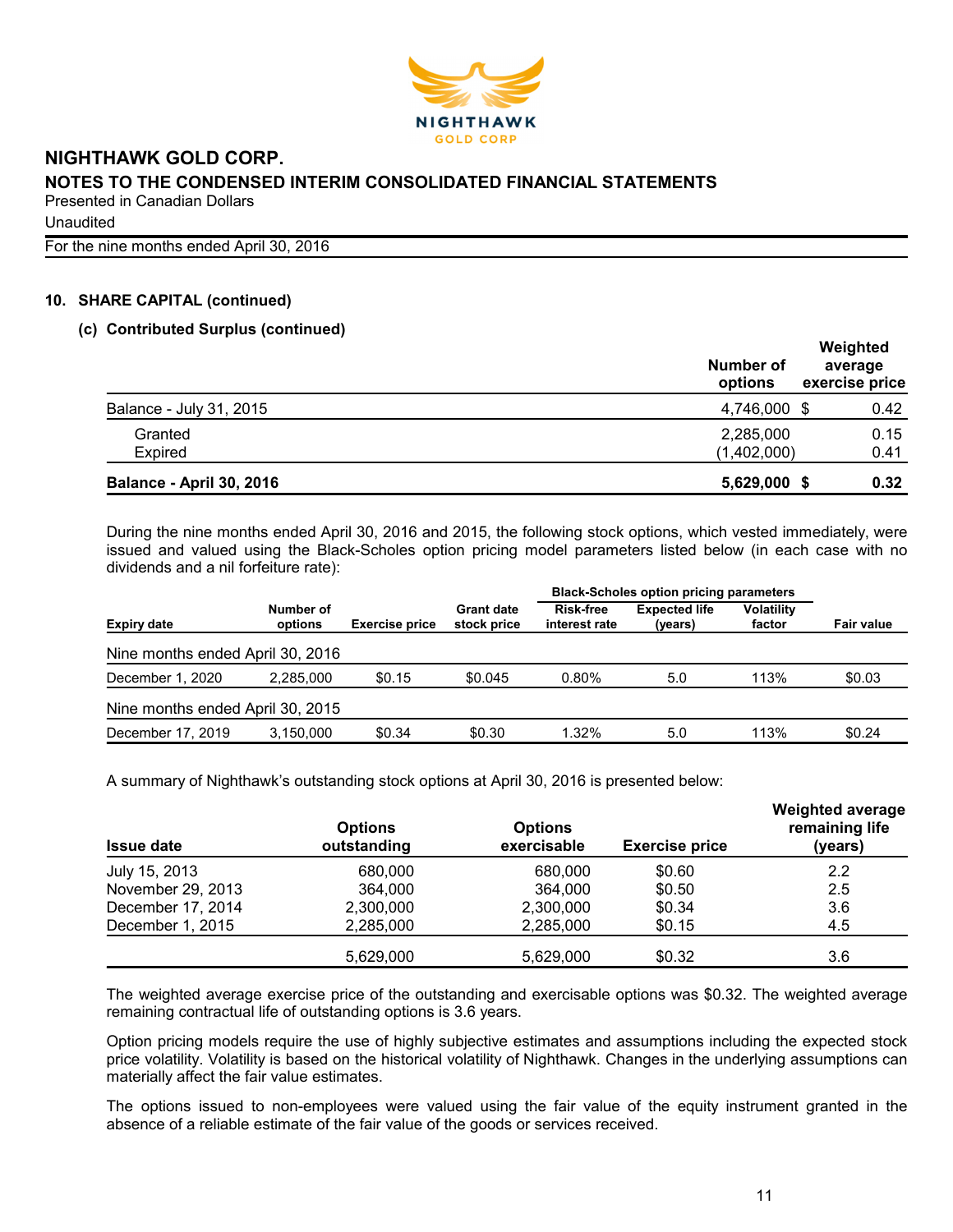

**Unaudited** 

For the nine months ended April 30, 2016

# **11. NET LOSS PER SHARE**

Net loss per share has been calculated using the weighted average number of shares outstanding during the nine months ended April 30, 2016 and 2015.

|                                                                               | Three months ended<br>April 30. |                |            | Nine months ended<br>April 30.  |            |
|-------------------------------------------------------------------------------|---------------------------------|----------------|------------|---------------------------------|------------|
|                                                                               |                                 | 2016           | 2015       | 2016                            | 2015       |
| Net loss for the period<br>Basic and fully diluted weighted average number of |                                 | $(215.100)$ \$ |            | $(113,221)$ \$ $(1,699,041)$ \$ | (990, 402) |
| shares outstanding during the period                                          |                                 | 58,453,693     | 58,453,693 | 58,453,693                      | 57,991,303 |
| Basic and fully diluted net loss per share                                    |                                 | Nil \$         | Nil \$     | $(0.03)$ \$                     | (0.02)     |

Fully diluted weighted average common shares outstanding for the nine months ended April 30, 2016 and 2015 are not reflective of the outstanding stock options, warrants and broker warrants as their exercise would be anti-dilutive in the loss per share calculation.

## **12. RELATED PARTY DISCLOSURES**

#### **(a) Director and Executive Management Compensation**

Directors and executive management's compensation for the nine months ended April 30, 2016 and 2015 consisted of the following:

|                             |   | Three months ended<br>April 30, |            | Nine months ended<br>April 30, |         |  |
|-----------------------------|---|---------------------------------|------------|--------------------------------|---------|--|
|                             |   | 2016                            | 2015       | 2016                           | 2015    |  |
| Cash compensation           | S | 57,498 \$                       | 102,500 \$ | 397,496 \$                     | 307,750 |  |
| <b>Employment benefits</b>  |   | 2,634                           | 3,567      | 7,902                          | 7.134   |  |
| Fair value of stock options |   |                                 |            | 24.330                         | 319,787 |  |
|                             | S | 60,132 \$                       | 106,067 \$ | 429,728                        | 634,671 |  |

Directors and executive management received the following stock options during the nine months ended April 30, 2016 and 2015:

|                                  |                      |                       |                                  | <b>Black-Scholes option pricing parameters</b> |                                 |                             |                   |
|----------------------------------|----------------------|-----------------------|----------------------------------|------------------------------------------------|---------------------------------|-----------------------------|-------------------|
| <b>Expiry date</b>               | Number of<br>options | <b>Exercise price</b> | <b>Grant date</b><br>stock price | <b>Risk-free</b><br>interest rate              | <b>Expected life</b><br>(years) | <b>Volatility</b><br>factor | <b>Fair value</b> |
| Nine months ended April 30, 2016 |                      |                       |                                  |                                                |                                 |                             |                   |
| December 1, 2020                 | 825,000              | \$0.15                | \$0.045                          | $0.80\%$                                       | 5.0                             | 113%                        | \$0.03            |
| Nine months ended April 30, 2015 |                      |                       |                                  |                                                |                                 |                             |                   |
| December 17, 2019                | 1.350.000            | \$0.34                | \$0.30                           | $1.32\%$                                       | 5.0                             | 113%                        | \$0.24            |

The total fair value of stock options granted to directors and executive management for the nine months ended April 30, 2016 was \$24,330 (2015 - \$319,787). All of the stock options granted vested immediately on the date of grant and have a contractual life of 5 years from the date of grant.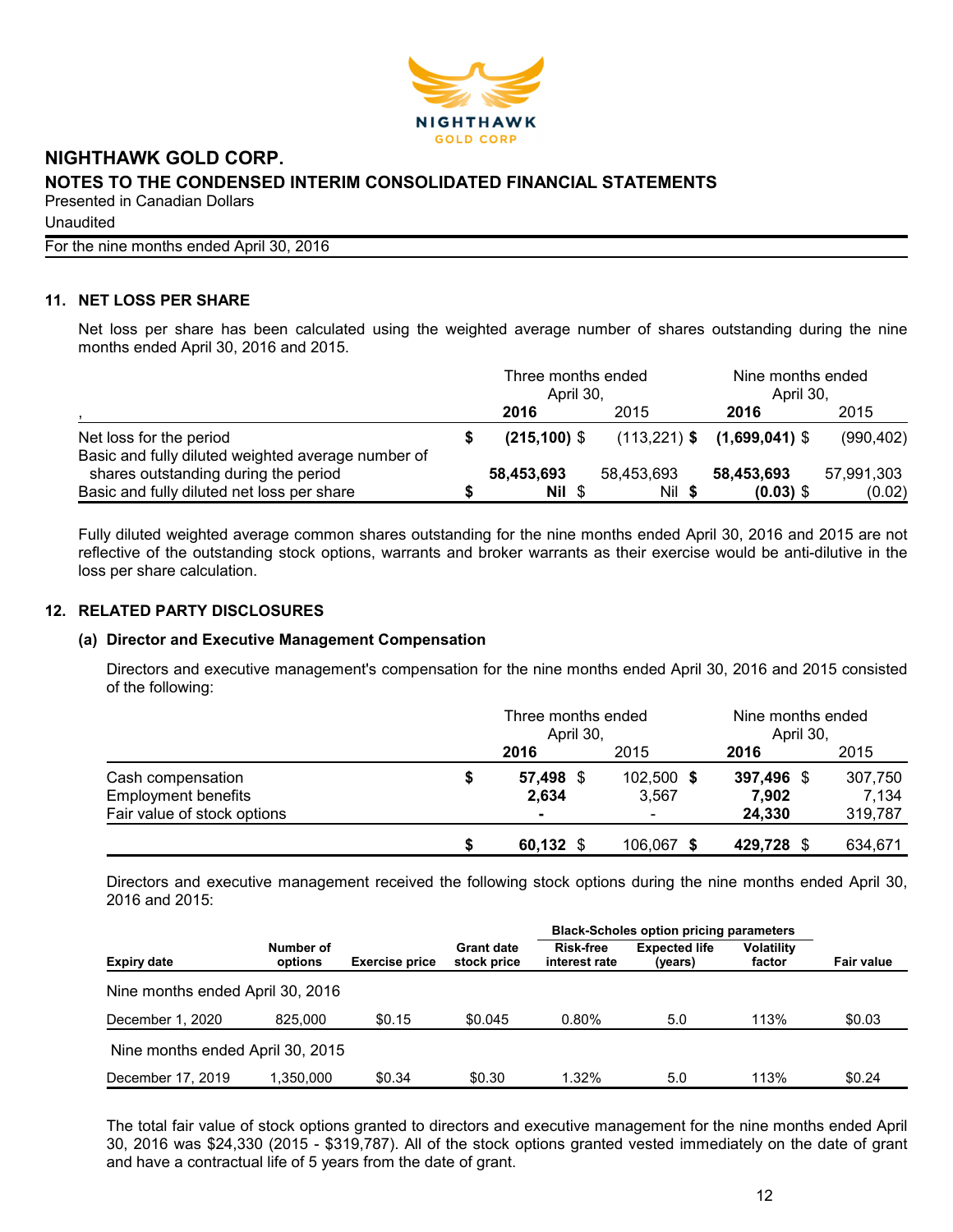

# **NIGHTHAWK GOLD CORP. NOTES TO THE CONDENSED INTERIM CONSOLIDATED FINANCIAL STATEMENTS**

Presented in Canadian Dollars **Unaudited** For the nine months ended April 30, 2016

# **12. RELATED PARTY DISCLOSURES (continued)**

#### **(a) Director and Executive Management Compensation (continued)**

Stock-based compensation of \$14,746 to executive management has been capitalized to the exploration and evaluations assets for the nine months ended April 30, 2016 (2015 - \$69,564).

#### **(b) Director and Executive Management Transactions**

The aggregate value of transactions and outstanding balances relating to entities over which directors and executive management have control or significant influence were as follows:

|                       |      | <b>Balance outstanding</b><br>as at April 30, |            |  |            |        |  |        |  |
|-----------------------|------|-----------------------------------------------|------------|--|------------|--------|--|--------|--|
| Transaction           | Note |                                               | 2016       |  | 2015       | 2016   |  | 2015   |  |
| Consulting            | (1)  |                                               | 225,000 \$ |  | 135,000 \$ | ۰.     |  |        |  |
|                       | (2)  |                                               | 60.000     |  | 60,000     |        |  |        |  |
| Geological consulting | (3)  |                                               | 112.500    |  | 112.500    | 12.500 |  | 12.500 |  |
|                       |      |                                               | 397,500 \$ |  | 307,500 \$ | 12,500 |  | 12.500 |  |

(1) During the nine months ended April 30, 2016, Nighthawk paid consulting fees of \$225,000 (2015 - \$135,000) to Heather Grace & Co., a company controlled by David Wiley, the former Chief Executive Officer of Nighthawk. At April 30, 2016, the balance owed was \$nil (July 31, 2015 - \$nil).

- (2) During the nine months ended April 30, 2016, Nighthawk paid financial consulting fees of \$60,000 (2015 \$60,000) to 2245448 Ontario Inc., a company controlled by Michael Leskovec, the Chief Financial Officer of Nighthawk. At April 30, 2016, the balance owed was \$nil (July 31, 2015 - \$nil).
- (3) During the nine months ended April 30, 2016, Nighthawk paid geological consulting fees of \$112,500 (2015 \$112,500) to Byron Geological Inc., a company controlled by Dr. Michael Byron, the current Chief Executive Officer and a Director of Nighthawk. At April 30, 2016, the balance owed was \$12,500 (July 31, 2015 - \$12,500).

# **13. MANAGEMENT OF CAPITAL RISK**

Nighthawk's capital management objective is to obtain adequate levels of funding to support its exploration activities, to obtain corporate and administrative functions necessary to support organizational functioning and obtain sufficient funding to further the identification and development of precious metal deposits. Achieving this objective requires management to consider the underlying nature of exploration activities, availability of capital, the cost of various capital alternatives and other factors.

Nighthawk raises capital, as necessary, to meet its needs and take advantage of perceived opportunities and, therefore, does not have a numeric target for its capital structure. Funds are primarily secured through equity capital raised by way of private placements. There can be no assurance that Nighthawk will be able to continue raising equity capital in this manner.

Establishing and adjusting capital requirements is a continuous management process. Exploration involves a high degree of "discovery" risk and substantial uncertainties about the ultimate ability of Nighthawk to achieve positive cash flows from operations. Consequently, management primarily funds Nighthawk's exploration activities and administrative costs by issuing share capital rather than using other capital sources that require fixed repayments of principal or interest. Nighthawk will continue to assess new properties and seek to acquire an interest in additional properties if it feels there is sufficient geologic or economic potential and if it has adequate financial resources to do so.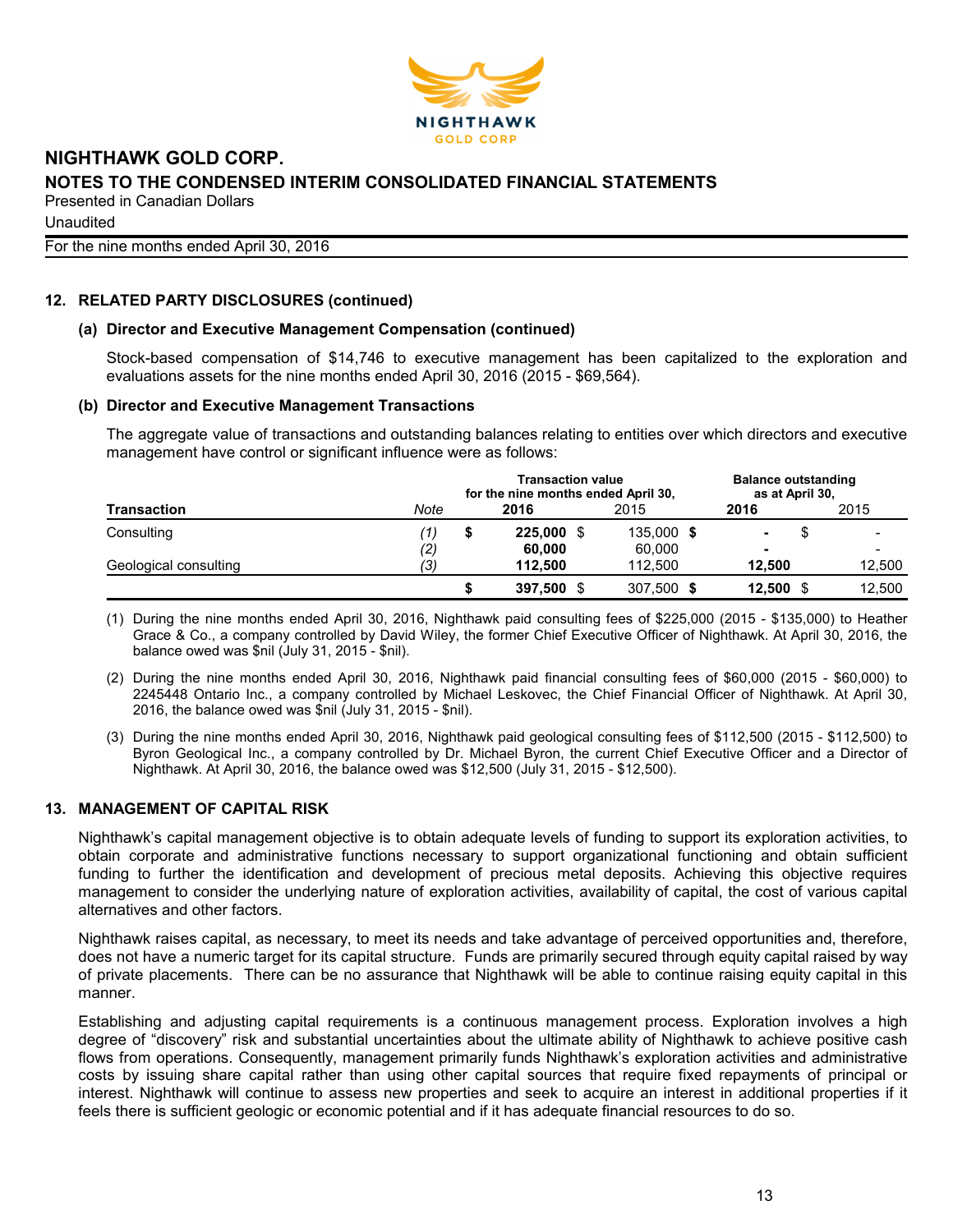

**Unaudited** 

# For the nine months ended April 30, 2016

# **13. MANAGEMENT OF CAPITAL RISK (continued)**

Development activities may begin once a property's mineral reserves are estimated and Nighthawk makes a positive production decision. At this point, management may consider other sources of financing such as senior debt or convertible debentures as a means to reduce equity dilution.

Nighthawk's capital under management at April 30, 2016 includes share capital of \$39,255,662 (July 31, 2015 - \$39,255,662).

Nighthawk invests all capital that is surplus to its immediate operational needs in short-term, liquid and highly rated financial instruments, such as cash, and short-term guarantee deposits, all held with major Canadian financial institutions.

There were no changes in Nighthawk's approach to capital management during the year ended April 30, 2016 and Nighthawk is not subject to any externally imposed capital requirements other than the restricted cash held as guaranteed investment certificates at a Canadian chartered bank as security for the letters of credit posted with respect to Damoti Reclamation Obligation and the Colomac Security *(note 5)*.

As of April 30, 2016, Nighthawk had no flow-through expenditure obligations remaining from a June 2014 financing.

# **14. MANAGEMENT OF FINANCIAL AND OTHER RISK**

Nighthawk's financial instruments are exposed to financial risks as summarized below:

#### **(a) Fair Value**

The carrying amount of cash, amounts receivable, and accounts payable and accrued liabilities represent their fair value due to their short-term nature. The fair value of the restricted cash and secured notes are equal to its carrying value. Fair value represents the amount that would be exchanged in an arm's length transaction between willing parties and is best evidenced by a quoted market price if one exists.

#### **(b) Credit Risk**

Nighthawk's credit risk is primarily attributable to cash. Nighthawk has no significant concentration of credit risk arising from operations. Restricted cash consists of guaranteed investment certificates, which secure Nighthawk's two irrevocable standby letters of credit with a Canadian chartered bank *(note 5)* which Nighthawk considers to be a reputable financial institution. Management therefore believes the risk of loss to be remote.

#### **(c) Liquidity Risk**

Nighthawk's approach to managing liquidity risk is to ensure that it will have sufficient liquidity to meet liabilities when due. As at April 30, 2016, Nighthawk had a cash balance of \$245,797 (July 31, 2015 - \$1,502,002) to settle current liabilities of \$156,029 (July 31, 2015 - \$131,675). All of Nighthawk's financial trade liabilities have contractual maturities of 30 days or less and are subject to normal trade terms.

#### **(d) Interest Rate Risk**

Nighthawk's cash primarily includes highly liquid bank deposits that do not earn interest. Due to the short-term nature of these financial instruments, fluctuations in market rates do not have a significant impact on estimated fair values as of April 30, 2016. The restricted cash and secured notes are not subject to cash flow interest rate risk due to the fixed rate of interest thereon. Future cash flows from interest income on cash will be affected by interest rate fluctuations. Nighthawk manages interest rate risk by maintaining an investment policy for short-term investments. This policy focuses primarily on preservation of capital and liquidity. Nighthawk is exposed to interest rate price risk on fixed interest rate instruments.